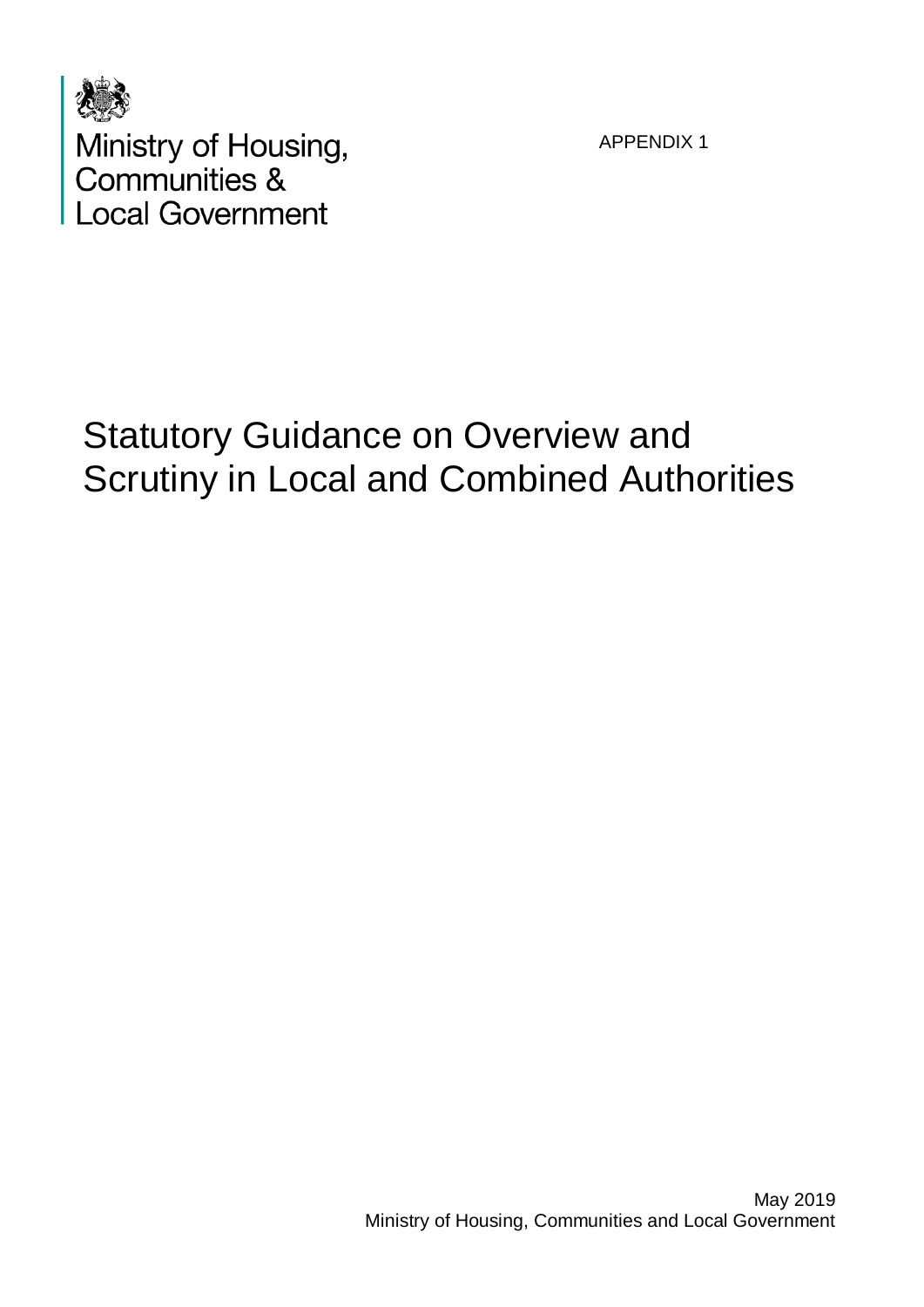

*© Crown copyright, 2019*

*Copyright in the typographical arrangement rests with the Crown.*

You may re-use this information (not including logos) free of charge in any format or medium, under the terms of the Open Government Licence. To view this licence visit <http://www.nationalarchives.gov.uk/doc/open-government-licence/version/3/>

This document/publication is also available on our website at [www.gov.uk/mhclg](http://www.gov.uk/mhclg)

If you have any enquiries regarding this document/publication, complete the form at <http://forms.communities.gov.uk/> or write to us at:

Ministry of Housing, Communities and Local Government Fry Building 2 Marsham Street London SW1P 4DF Telephone: 030 3444 0000

For all our latest news and updates follow us on Twitter:<https://twitter.com/mhclg>

May 2019

ISBN: 978-1-4098-5458-6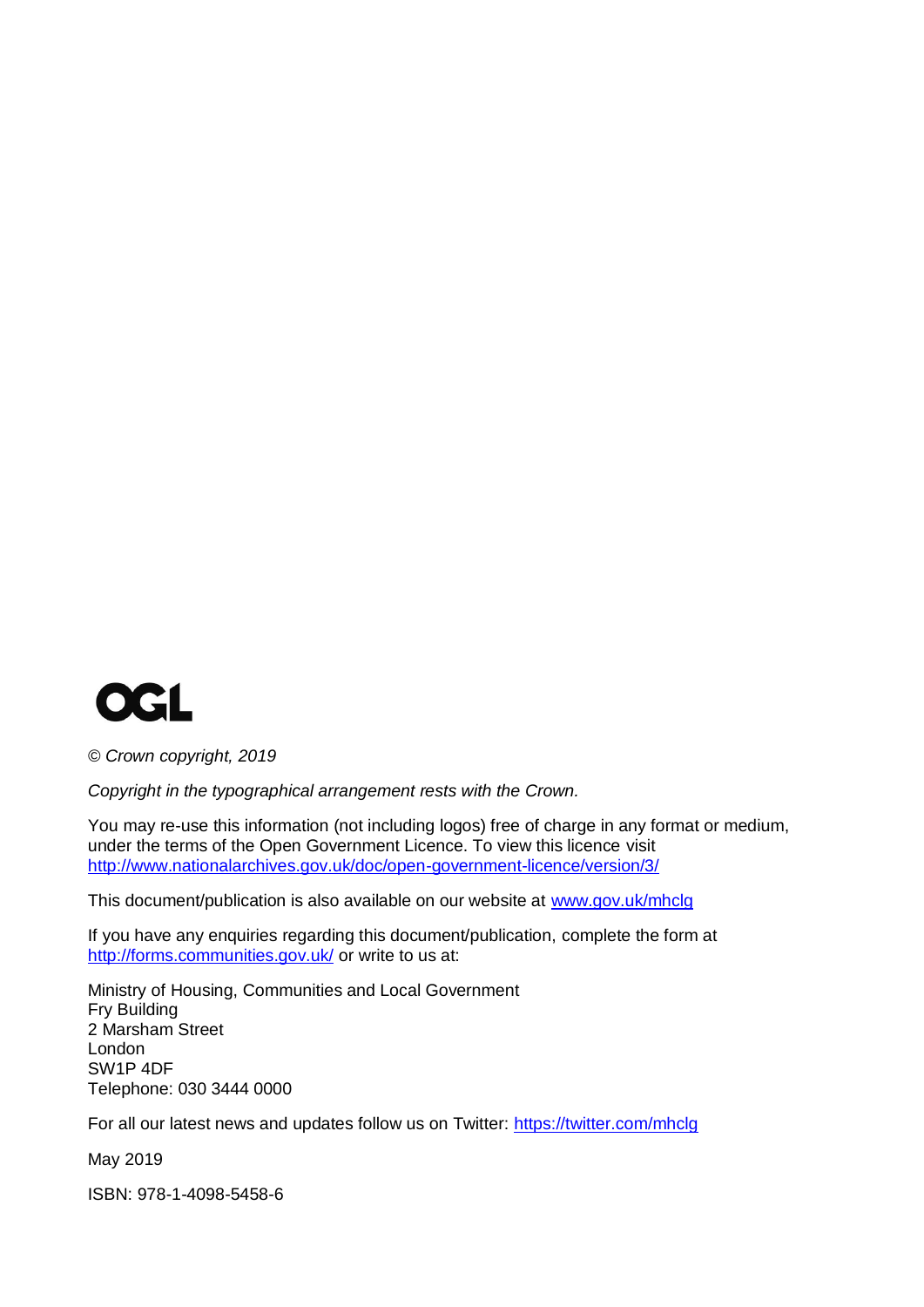## **Contents**

| <b>Ministerial Foreword</b>                                                                           | $\overline{\mathbf{4}}$ |
|-------------------------------------------------------------------------------------------------------|-------------------------|
| <b>About this Guidance</b>                                                                            | 5                       |
| 1. Introduction and Context                                                                           | $\overline{7}$          |
| 2. Culture                                                                                            | 8                       |
| 3. Resourcing                                                                                         | 13                      |
| <b>4. Selecting Committee Members</b>                                                                 | 15                      |
| 5. Power to Access Information                                                                        | 18                      |
| 6. Planning Work                                                                                      | 21                      |
| <b>7. Evidence Sessions</b>                                                                           | 25                      |
| Annex 1: Illustrative Scenario - Creating an Executive-Scrutiny Protocol                              | 27                      |
| Annex 2: Illustrative Scenario - Engaging Independent Technical Advisers                              | 28                      |
| Annex 3: Illustrative Scenario - Approaching an External Organisation to Appear<br>before a Committee | 30                      |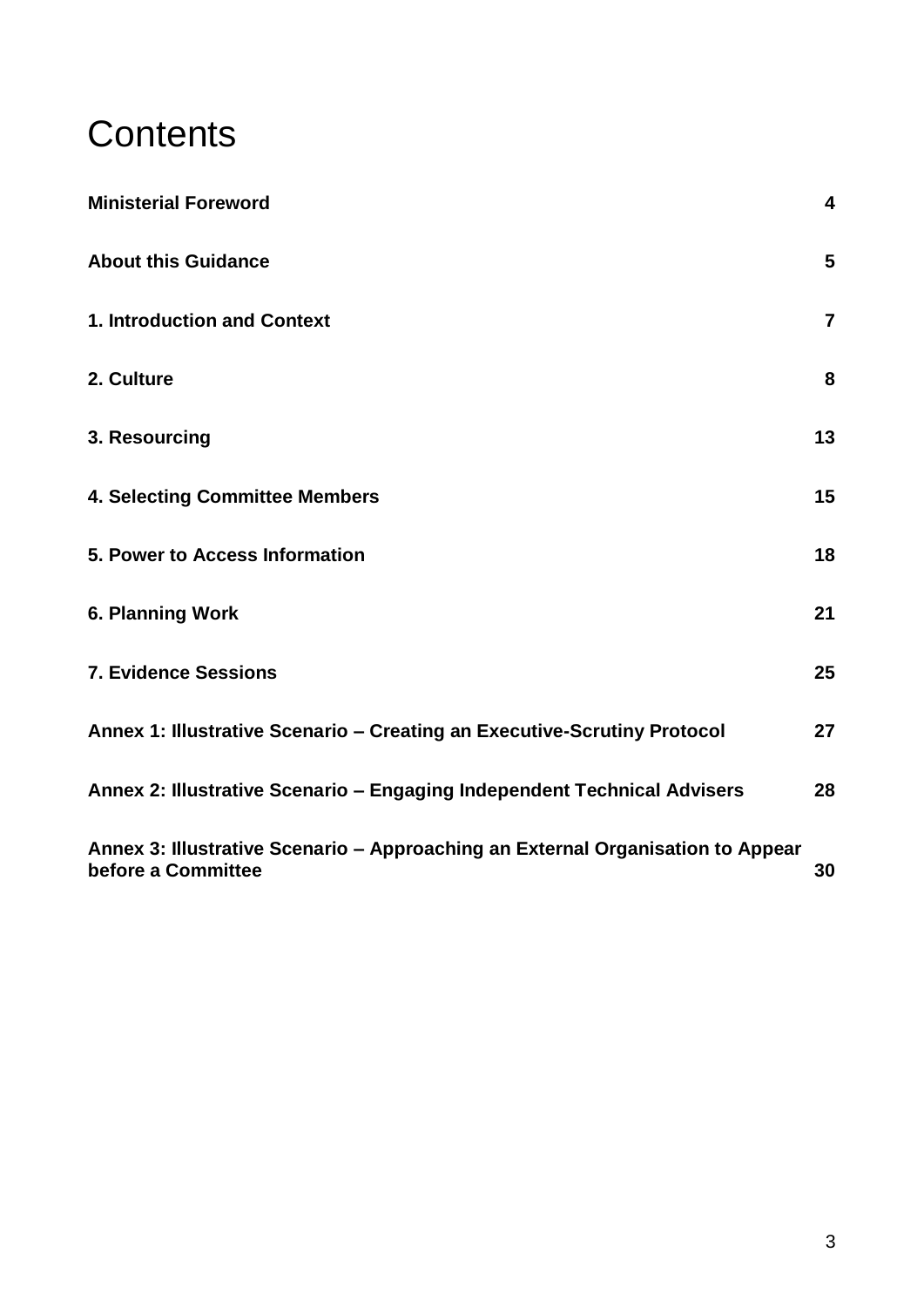### <span id="page-3-0"></span>Ministerial Foreword

The role that overview and scrutiny can play in holding an authority's decision-makers to account makes it fundamentally important to the successful functioning of local democracy. Effective scrutiny helps secure the efficient delivery of public services and drives improvements within the authority itself. Conversely, poor scrutiny can be indicative of wider governance, leadership and service failure.

It is vital that councils and combined authorities know the purpose of scrutiny, what effective scrutiny looks like, how to conduct it and the benefits it can bring. This guidance aims to increase understanding in all four areas.

In writing this guidance, my department has taken close note of the House of Commons Select Committee report of December 2017, as well as the written and oral evidence supplied to that Committee. We have also consulted individuals and organisations with practical involvement in conducting, researching and supporting scrutiny.

It is clear from speaking to these practitioners that local and combined authorities with effective overview and scrutiny arrangements in place share certain key traits, the most important being a strong organisational culture. Authorities who welcome challenge and recognise the value scrutiny can bring reap the benefits. But this depends on strong commitment from the top - from senior members as well as senior officials.

Crucially, this guidance recognises that authorities have democratic mandates and are ultimately accountable to their electorates, and that authorities themselves are best-placed to know which scrutiny arrangements are most appropriate for their own individual circumstances.

I would, however, strongly urge all councils to cast a critical eye over their existing arrangements and, above all, ensure they embed a culture that allows overview and scrutiny to flourish.



 **Rishi Sunak MP Minister for Local Government**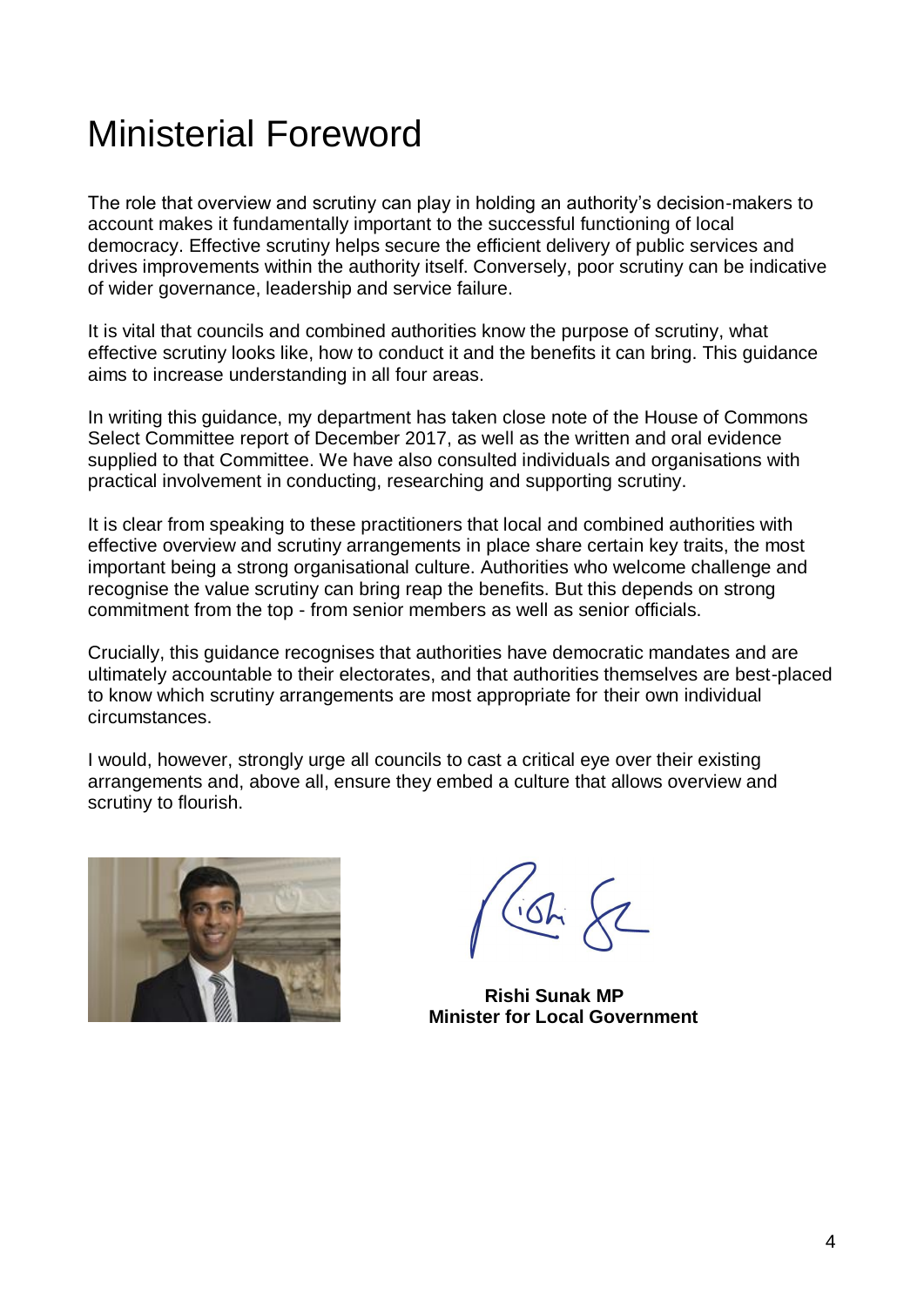# <span id="page-4-0"></span>About this Guidance

#### Who the guidance is for

This document is aimed at local authorities and combined authorities in England to help them carry out their overview and scrutiny functions effectively. In particular, it provides advice for senior leaders, members of overview and scrutiny committees, and support officers.

#### Aim of the guidance

This guidance seeks to ensure local authorities and combined authorities are aware of the purpose of overview and scrutiny, what effective scrutiny looks like, how to conduct it effectively and the benefits it can bring.

As such, it includes a number of policies and practices authorities should adopt or should consider adopting when deciding how to carry out their overview and scrutiny functions.

The guidance recognises that authorities approach scrutiny in different ways and have different processes and procedures in place, and that what might work well for one authority might not work well in another.

The hypothetical scenarios contained in the annexes to this guidance have been included for illustrative purposes, and are intended to provoke thought and discussion rather than serve as a 'best' way to approach the relevant issues.

While the guidance sets out some of the key legal requirements, it does not seek to replicate legislation.

### Status of the guidance

This is statutory guidance from the Ministry of Housing, Communities and Local Government. Local authorities and combined authorities must have regard to it when exercising their functions. The phrase 'must have regard', when used in this context, does not mean that the sections of statutory guidance have to be followed in every detail, but that they should be followed unless there is a good reason not to in a particular case.

Not every authority is required to appoint a scrutiny committee. This guidance applies to those authorities who have such a committee in place, whether they are required to or not.

This guidance has been issued under section 9Q of the Local Government Act 2000 and under paragraph 2(9) of Schedule 5A to the Local Democracy, Economic Development and Construction Act 2009, which requires authorities to have regard to this guidance. In addition, authorities may have regard to other material they might choose to consider. including that issued by the Centre for Public Scrutiny, when exercising their overview and scrutiny functions.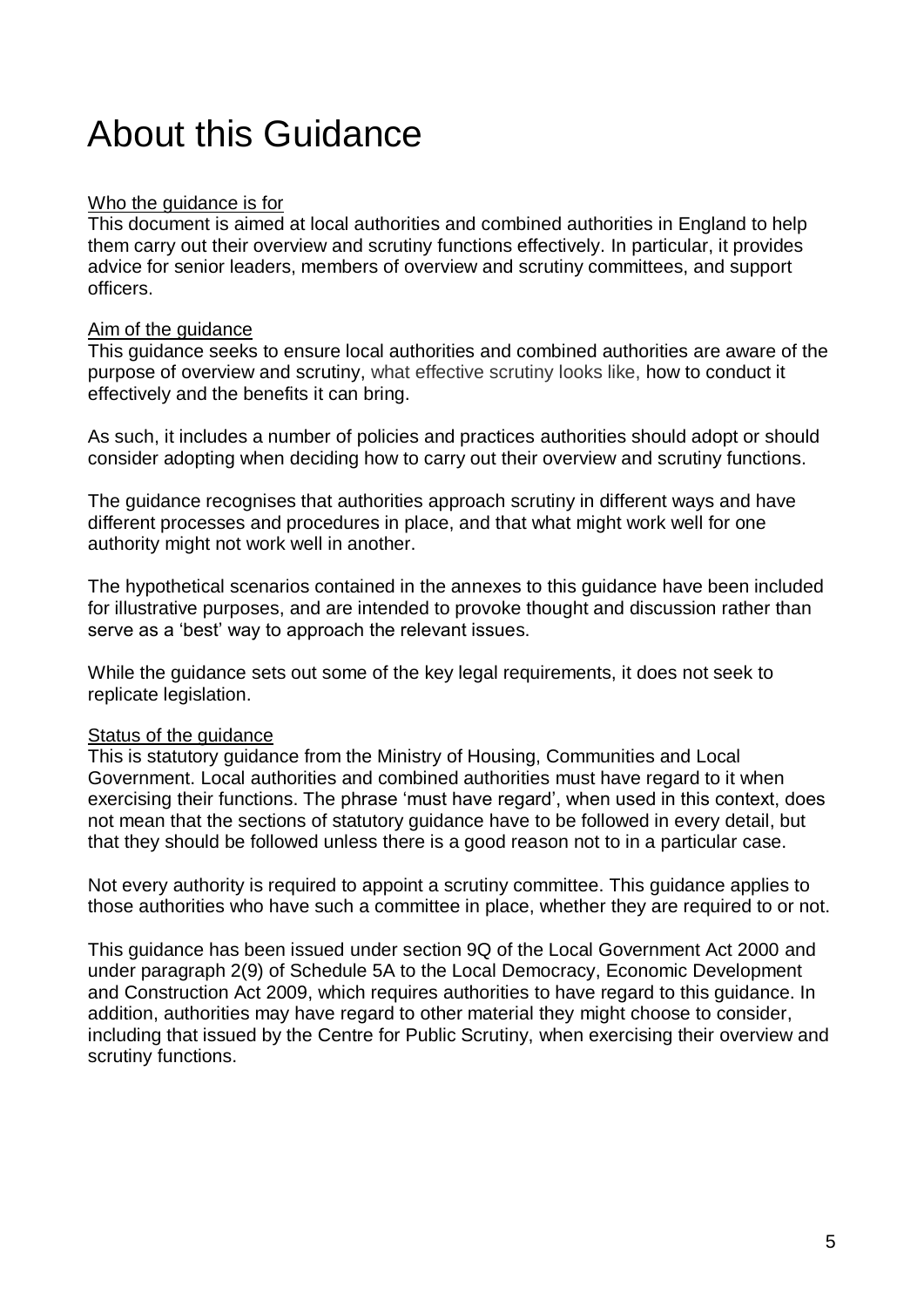#### **Terminology**

Unless 'overview' is specifically mentioned, the term 'scrutiny' refers to both overview and scrutiny.<sup>1</sup>

Where the term 'authority' is used, it refers to both local authorities and combined authorities.

Where the term 'scrutiny committee' is used, it refers to an overview and scrutiny committee and any of its sub-committees. As the legislation refers throughout to powers conferred on scrutiny committees, that is the wording used in this guidance. However, the guidance should be seen as applying equally to work undertaken in informal task and finish groups, commissioned by formal committees.

Where the term 'executive' is used, it refers to executive members.

For combined authorities, references to the 'executive' or 'cabinet' should be interpreted as relating to the mayor (where applicable) and all the authority members.

For authorities operating committee rather than executive arrangements, references to the executive or Cabinet should be interpreted as relating to councillors in leadership positions.

#### Expiry or review date

<u>.</u>

This guidance will be kept under review and updated as necessary.

<sup>&</sup>lt;sup>1</sup> A distinction is often drawn between 'overview' which focuses on the development of policy, and 'scrutiny' which looks at decisions that have been made or are about to be made to ensure they are fit for purpose.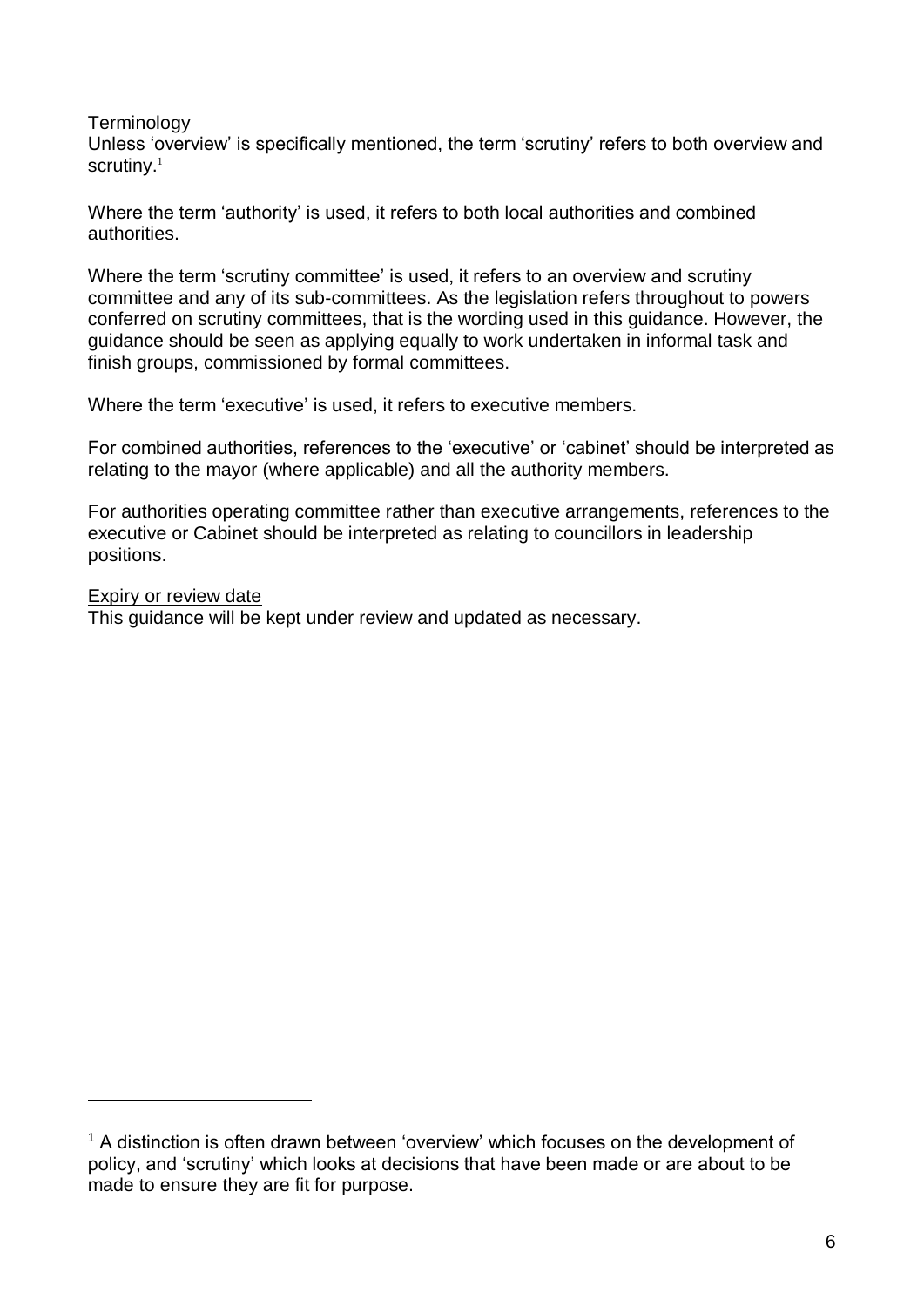# <span id="page-6-0"></span>1. Introduction and Context

- 1. Overview and scrutiny committees were introduced in 2000 as part of new executive governance arrangements to ensure that members of an authority who were not part of the executive could hold the executive to account for the decisions and actions that affect their communities.
- 2. Overview and scrutiny committees have statutory powers<sup>2</sup> to scrutinise decisions the executive is planning to take, those it plans to implement, and those that have already been taken/implemented. Recommendations following scrutiny enable improvements to be made to policies and how they are implemented. Overview and scrutiny committees can also play a valuable role in developing policy.

Effective overview and scrutiny should:

- Provide constructive 'critical friend' challenge;
- Amplify the voices and concerns of the public;
- Be led by independent people who take responsibility for their role; and
- Drive improvement in public services.
- 3. The requirement for local authorities in England to establish overview and scrutiny committees is set out in sections 9F to 9FI of the Local Government Act 2000 as amended by the Localism Act 2011.
- 4. The Localism Act 2011 amended the Local Government Act 2000 to allow councils to revert to a non-executive form of governance - the 'committee system'. Councils who adopt the committee system are not required to have overview and scrutiny but may do so if they wish. The legislation has been strengthened and updated since 2000, most recently to reflect new governance arrangements with combined authorities. Requirements for combined authorities are set out in Schedule 5A to the Local Democracy, Economic Development and Construction Act 2009.
- 5. Current overview and scrutiny legislation recognises that authorities are democratically-elected bodies who are best-placed to determine which overview and scrutiny arrangements best suit their own individual needs, and so gives them a great degree of flexibility to decide which arrangements to adopt.
- 6. In producing this guidance, the Government fully recognises both authorities' democratic mandate and that the nature of local government has changed in recent years, with, for example, the creation of combined authorities, and councils increasingly delivering key services in partnership with other organisations or outsourcing them entirely.

1

<sup>2</sup> Section 9F of the Local Government Act 2000; paragraph 1 of Schedule 5A to the Local Democracy, Economic Development and Construction Act 2009.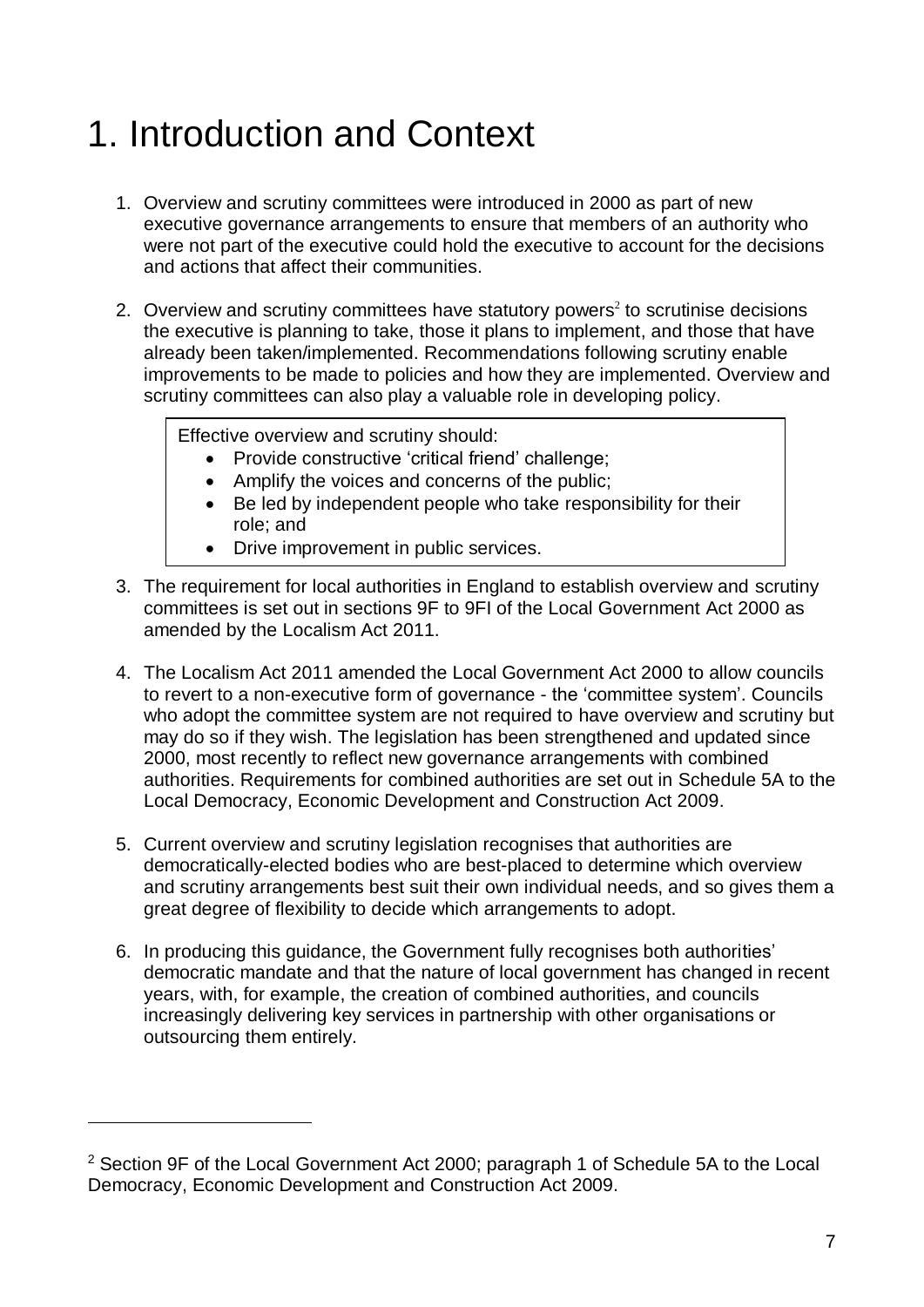# <span id="page-7-0"></span>2. Culture

- 7. The prevailing organisational culture, behaviours and attitudes of an authority will largely determine whether its scrutiny function succeeds or fails.
- 8. While everyone in an authority can play a role in creating an environment conducive to effective scrutiny, it is important that this is led and owned by members, given their role in setting and maintaining the culture of an authority.
- 9. Creating a strong organisational culture supports scrutiny work that can add real value by, for example, improving policy-making and the efficient delivery of public services. In contrast, low levels of support for and engagement with the scrutiny function often lead to poor quality and ill-focused work that serves to reinforce the perception that it is of little worth or relevance.
- 10.Members and senior officers should note that the performance of the scrutiny function is not just of interest to the authority itself. Its effectiveness, or lack thereof, is often considered by external bodies such as regulators and inspectors, and highlighted in public reports, including best value inspection reports. Failures in scrutiny can therefore help to create a negative public image of the work of an authority as a whole.

#### How to establish a strong organisational culture

11.Authorities can establish a strong organisational culture by:

a) **Recognising scrutiny's legal and democratic legitimacy** – all members and officers should recognise and appreciate the importance and legitimacy the scrutiny function is afforded by the law. It was created to act as a check and balance on the executive and is a statutory requirement for all authorities operating executive arrangements and for combined authorities.

Councillors have a unique legitimacy derived from their being democratically elected. The insights that they can bring by having this close connection to local people are part of what gives scrutiny its value.

b) **Identifying a clear role and focus** – authorities should take steps to ensure scrutiny has a clear role and focus within the organisation, i.e. a niche within which it can clearly demonstrate it adds value. Therefore, prioritisation is necessary to ensure the scrutiny function concentrates on delivering work that is of genuine value and relevance to the work of the wider authority – this is one of the most challenging parts of scrutiny, and a critical element to get right if it is to be recognised as a strategic function of the authority (see chapter 6).

Authorities should ensure a clear division of responsibilities between the scrutiny function and the audit function. While it is appropriate for scrutiny to pay due regard to the authority's financial position, this will need to happen in the context of the formal audit role. The authority's section 151 officer should advise scrutiny on how to manage this dynamic.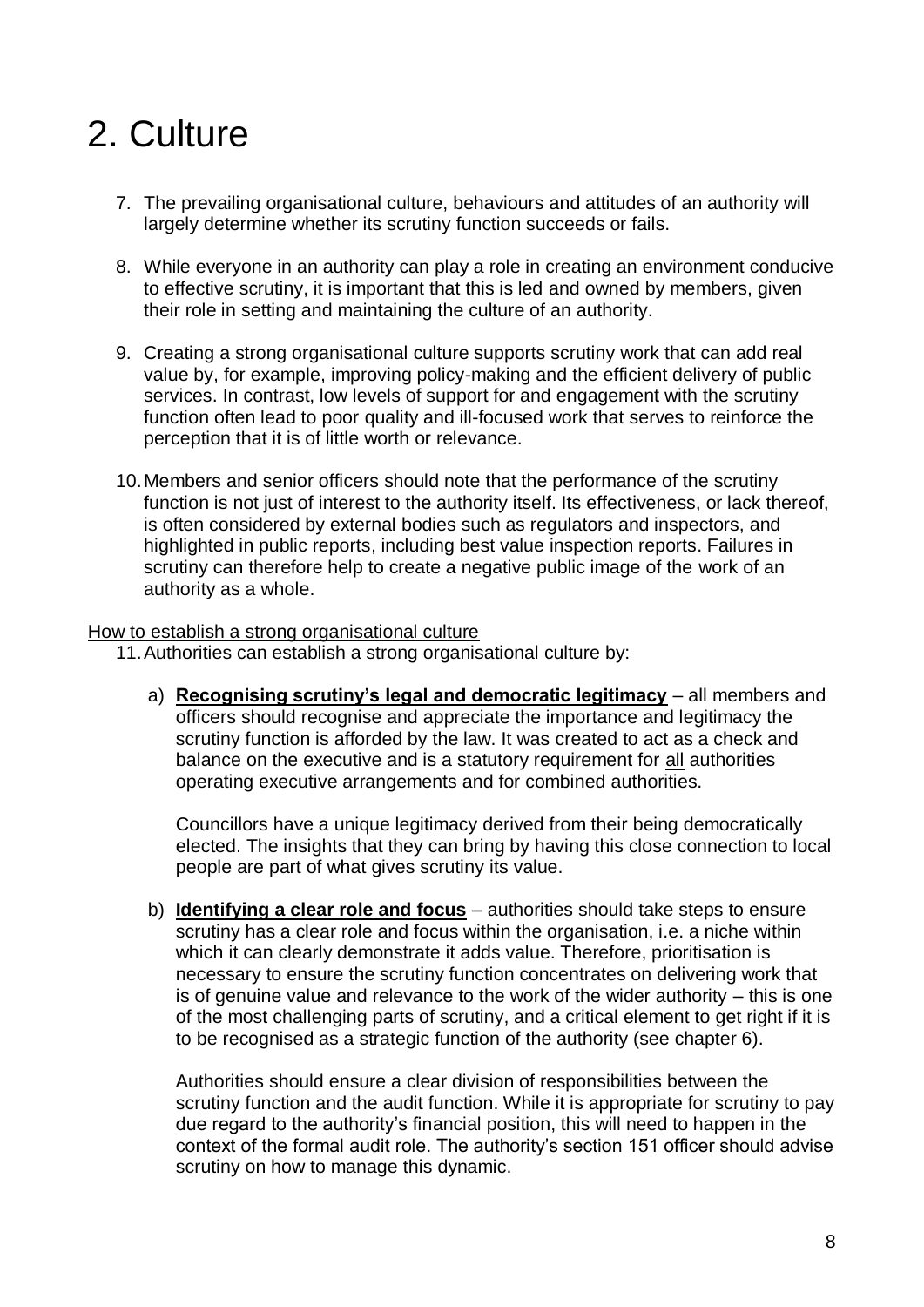While scrutiny has no role in the investigation or oversight of the authority's whistleblowing arrangements, the findings of independent whistleblowing investigations might be of interest to scrutiny committees as they consider their wider implications. Members should always follow the authority's constitution and associated Monitoring Officer directions on the matter. Further guidance on whistleblowing can be found at:

[https://assets.publishing.service.gov.uk/government/uploads/system/uploads/att](https://assets.publishing.service.gov.uk/government/uploads/system/uploads/attachment_data/file/415175/bis-15-200-whistleblowing-guidance-for-employers-and-code-of-practice.pdf) [achment\\_data/file/415175/bis-15-200-whistleblowing-guidance-for-employers](https://assets.publishing.service.gov.uk/government/uploads/system/uploads/attachment_data/file/415175/bis-15-200-whistleblowing-guidance-for-employers-and-code-of-practice.pdf)[and-code-of-practice.pdf.](https://assets.publishing.service.gov.uk/government/uploads/system/uploads/attachment_data/file/415175/bis-15-200-whistleblowing-guidance-for-employers-and-code-of-practice.pdf)

c) **Ensuring early and regular engagement between the executive and scrutiny** – authorities should ensure early and regular discussion takes place between scrutiny and the executive, especially regarding the latter's future work programme. Authorities should, though, be mindful of their distinct roles:

In particular:

- The executive should not try to exercise control over the work of the scrutiny committee. This could be direct, e.g. by purporting to 'order' scrutiny to look at, or not look at, certain issues, or indirect, e.g. through the use of the whip or as a tool of political patronage, and the committee itself should remember its statutory purpose when carrying out its work. All members and officers should consider the role the scrutiny committee plays to be that of a 'critical friend' not a de facto 'opposition'. Scrutiny chairs have a particular role to play in establishing the profile and nature of their committee (see chapter 4); and
- The chair of the scrutiny committee should determine the nature and extent of an executive member's participation in a scrutiny committee meeting, and in any informal scrutiny task group meeting.
- d) **Managing disagreement** effective scrutiny involves looking at issues that can be politically contentious. It is therefore inevitable that, at times, an executive will disagree with the findings or recommendations of a scrutiny committee.

It is the job of both the executive and scrutiny to work together to reduce the risk of this happening, and authorities should take steps to predict, identify and act on disagreement.

One way in which this can be done is via an 'executive-scrutiny protocol' (see annex 1) which can help define the relationship between the two and mitigate any differences of opinion before they manifest themselves in unhelpful and unproductive ways. The benefit of this approach is that it provides a framework for disagreement and debate, and a way to manage it when it happens. Often,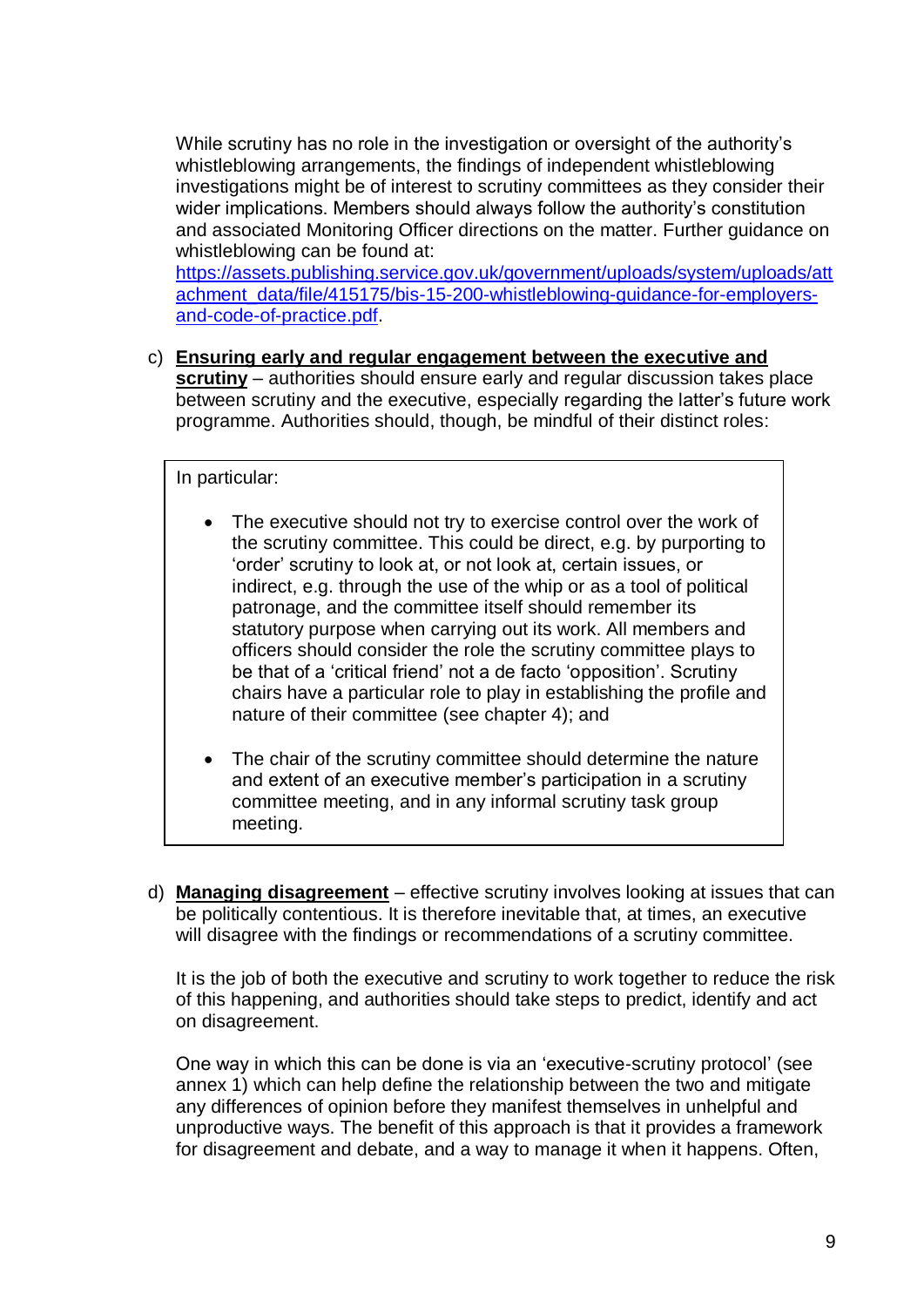the value of such a protocol lies in the dialogue that underpins its preparation. It is important that these protocols are reviewed on a regular basis.

Scrutiny committees do have the power to 'call in' decisions, i.e. ask the executive to reconsider them before they are implemented, but should not view it as a substitute for early involvement in the decision-making process or as a party-political tool.

e) **Providing the necessary support** – while the level of resource allocated to scrutiny is for each authority to decide for itself, when determining resources an authority should consider the purpose of scrutiny as set out in legislation and the specific role and remit of the authority's own scrutiny committee(s), and the scrutiny function as a whole.

Support should also be given by members and senior officers to scrutiny committees and their support staff to access information held by the authority and facilitate discussions with representatives of external bodies (see chapter 5).

- f) **Ensuring impartial advice from officers** authorities, particularly senior officers, should ensure all officers are free to provide impartial advice to scrutiny committees. This is fundamental to effective scrutiny. Of particular importance is the role played by 'statutory officers' – the monitoring officer, the section 151 officer and the head of paid service, and where relevant the statutory scrutiny officer. These individuals have a particular role in ensuring that timely, relevant and high-quality advice is provided to scrutiny.
- g) **Communicating scrutiny's role and purpose to the wider authority** the scrutiny function can often lack support and recognition within an authority because there is a lack of awareness among both members and officers about the specific role it plays, which individuals are involved and its relevance to the authority's wider work. Authorities should, therefore, take steps to ensure all members and officers are made aware of the role the scrutiny committee plays in the organisation, its value and the outcomes it can deliver, the powers it has, its membership and, if appropriate, the identity of those providing officer support.
- h) **Maintaining the interest of full Council in the work of the scrutiny committee** – part of communicating scrutiny's role and purpose to the wider authority should happen through the formal, public role of full Council – particularly given that scrutiny will undertake valuable work to highlight challenging issues that an authority will be facing and subjects that will be a focus of full Council's work. Authorities should therefore take steps to ensure full Council is informed of the work the scrutiny committee is doing.

One way in which this can be done is by reports and recommendations being submitted to full Council rather than solely to the executive. Scrutiny should decide when it would be appropriate to submit reports for wider debate in this way, taking into account the relevance of reports to full Council business, as well as full Council's capacity to consider and respond in a timely manner. Such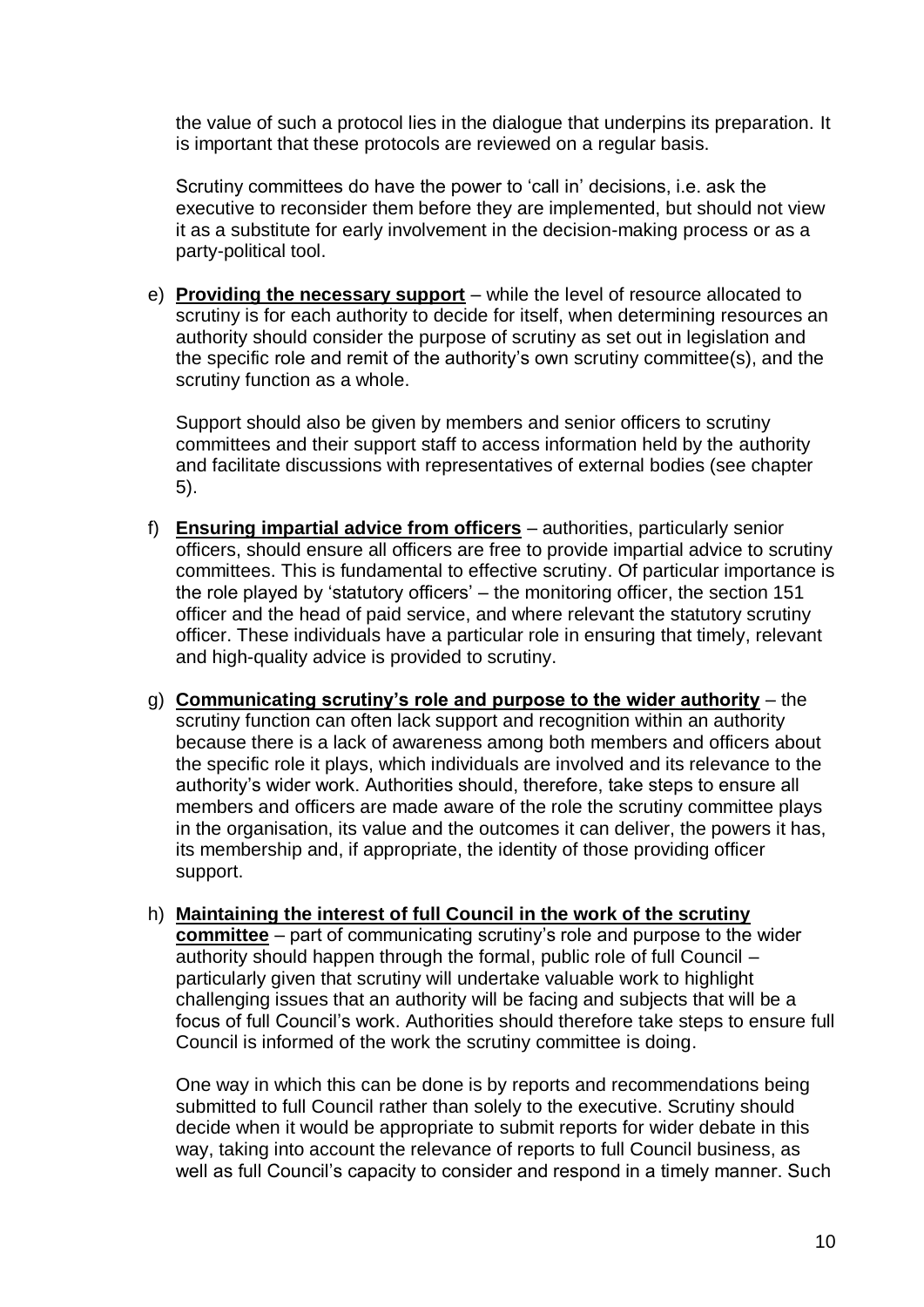reports would supplement the annual report to full Council on scrutiny's activities and raise awareness of ongoing work.

In order to maintain awareness of scrutiny at the Combined Authority and provoke dialogue and discussion of its impact, the business of scrutiny should be reported to the Combined Authority board or to the chairs of the relevant scrutiny committees of constituent and non-constituent authorities, or both. At those chairs' discretion, particular Combined Authority scrutiny outcomes, and what they might mean for each individual area, could be either discussed by scrutiny in committee or referred to full Council of the constituent authorities.

- i) **Communicating scrutiny's role to the public** authorities should ensure scrutiny has a profile in the wider community. Consideration should be given to how and when to engage the authority's communications officers, and any other relevant channels, to understand how to get that message across. This will usually require engagement early on in the work programming process (see chapter 6).
- j) **Ensuring scrutiny members are supported in having an independent mindset** – formal committee meetings provide a vital opportunity for scrutiny members to question the executive and officers.

Inevitably, some committee members will come from the same political party as a member they are scrutinising and might well have a long-standing personal, or familial, relationship with them (see paragraph 25).

Scrutiny members should bear in mind, however, that adopting an independent mind-set is fundamental to carrying out their work effectively. In practice, this is likely to require scrutiny chairs working proactively to identify any potentially contentious issues and plan how to manage them.

Directly-elected mayoral systems

- 12.A strong organisational culture that supports scrutiny work is particularly important in authorities with a directly-elected mayor to ensure there are the checks and balances to maintain a robust democratic system. Mayoral systems offer the opportunity for greater public accountability and stronger governance, but there have also been incidents that highlight the importance of creating and maintaining a culture that puts scrutiny at the heart of its operations.
- 13.Authorities with a directly-elected mayor should ensure that scrutiny committees are well-resourced, are able to recruit high-calibre members and that their scrutiny functions pay particular attention to issues surrounding:
	- rights of access to documents by the press, public and councillors;
	- transparent and fully recorded decision-making processes, especially avoiding decisions by 'unofficial' committees or working groups;
	- delegated decisions by the Mayor;
	- whistleblowing protections for both staff and councillors; and
	- powers of Full Council, where applicable, to question and review.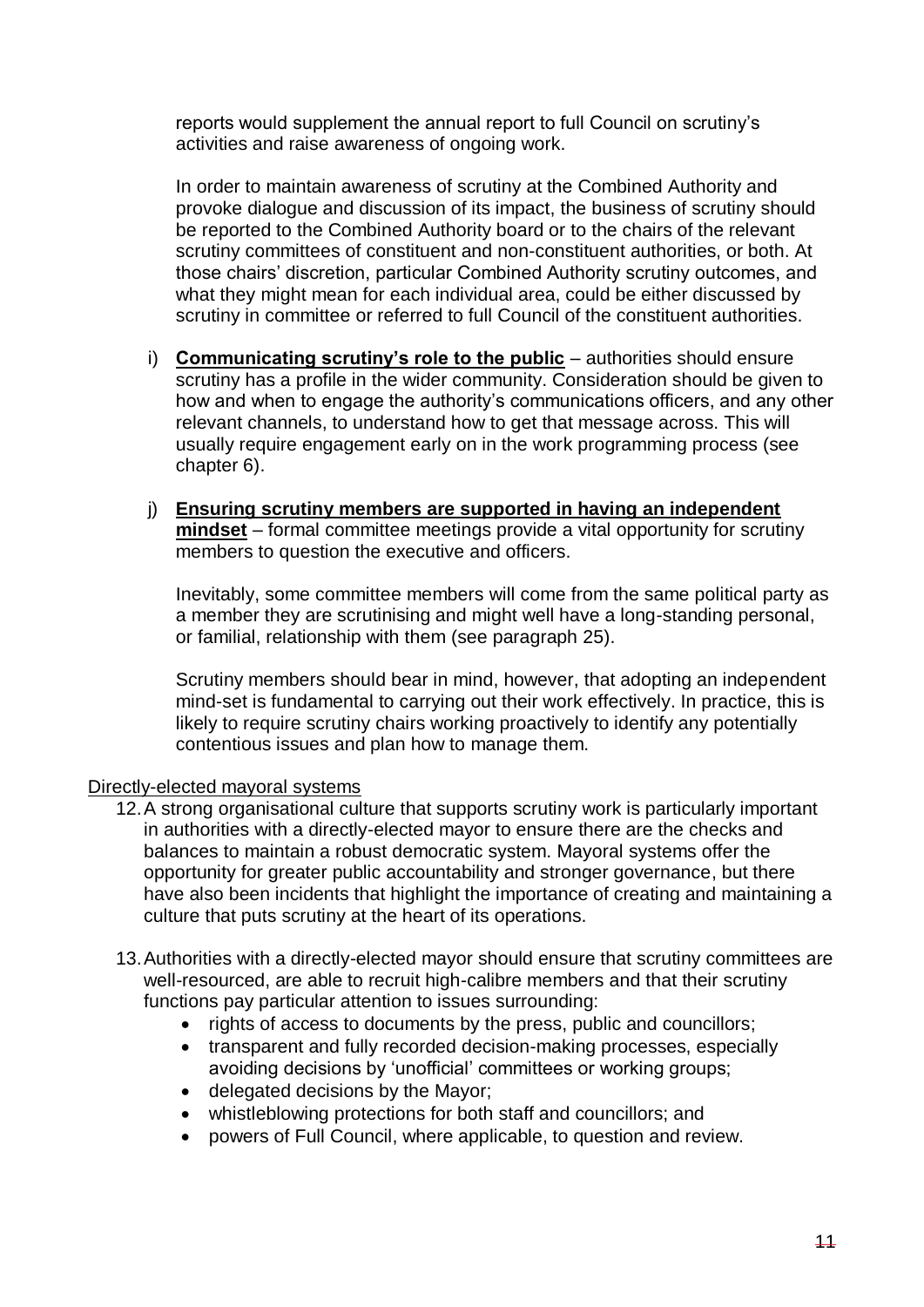14.Authorities with a directly-elected mayor should note that mayors are required by law to attend overview and scrutiny committee sessions when asked to do so (see paragraph 44).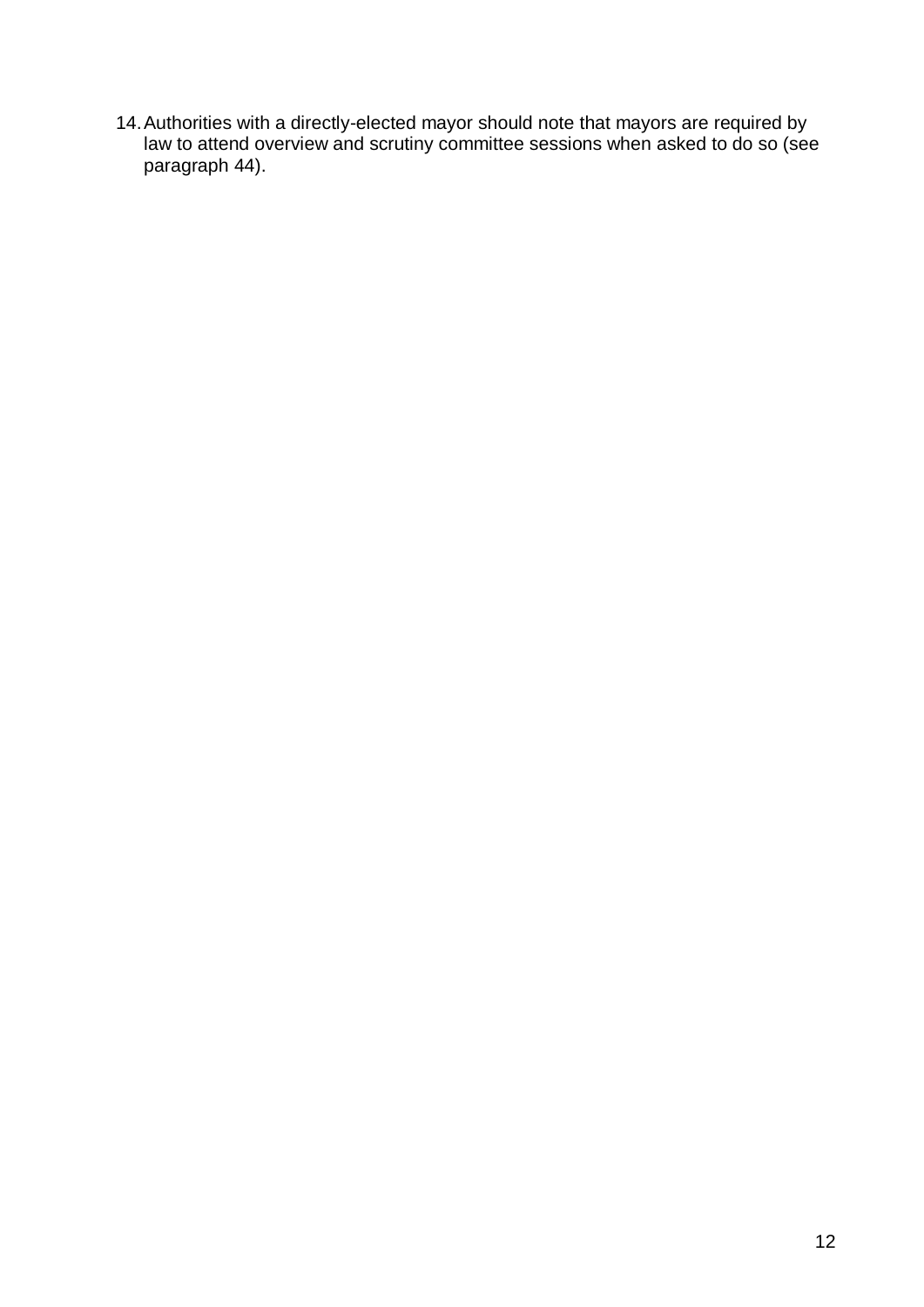# <span id="page-12-0"></span>3. Resourcing

- 15.The resource an authority allocates to the scrutiny function plays a pivotal role in determining how successful that function is and therefore the value it can add to the work of the authority.
- 16.Ultimately it is up to each authority to decide on the resource it provides, but every authority should recognise that creating and sustaining an effective scrutiny function requires them to allocate resources to it.
- 17.Authorities should also recognise that support for scrutiny committees, task groups and other activities is not solely about budgets and provision of officer time, although these are clearly extremely important elements. Effective support is also about the ways in which the wider authority engages with those who carry out the scrutiny function (both members and officers).

When deciding on the level of resource to allocate to the scrutiny function, the factors an authority should consider include:

- Scrutiny's legal powers and responsibilities;
- The particular role and remit scrutiny will play in the authority;
- The training requirements of scrutiny members and support officers, particularly the support needed to ask effective questions of the executive and other key partners, and make effective recommendations;
- The need for ad hoc external support where expertise does not exist in the council;
- Effectively-resourced scrutiny has been shown to add value to the work of authorities, improving their ability to meet the needs of local people; and
- Effectively-resourced scrutiny can help policy formulation and so minimise the need for call-in of executive decisions.

### Statutory scrutiny officers

<u>.</u>

- 18.Combined authorities, upper and single tier authorities are required to designate a statutory scrutiny officer.<sup>3</sup> someone whose role is to:
	- promote the role of the authority's scrutiny committee;
	- provide support to the scrutiny committee and its members; and
	- provide support and guidance to members and officers relating to the functions of the scrutiny committee.

<sup>3</sup> Section 9FB of the Local Government Act 2000; article 9 of the Combined Authorities (Overview and Scrutiny Committees, Access to Information and Audit Committees) Order 2017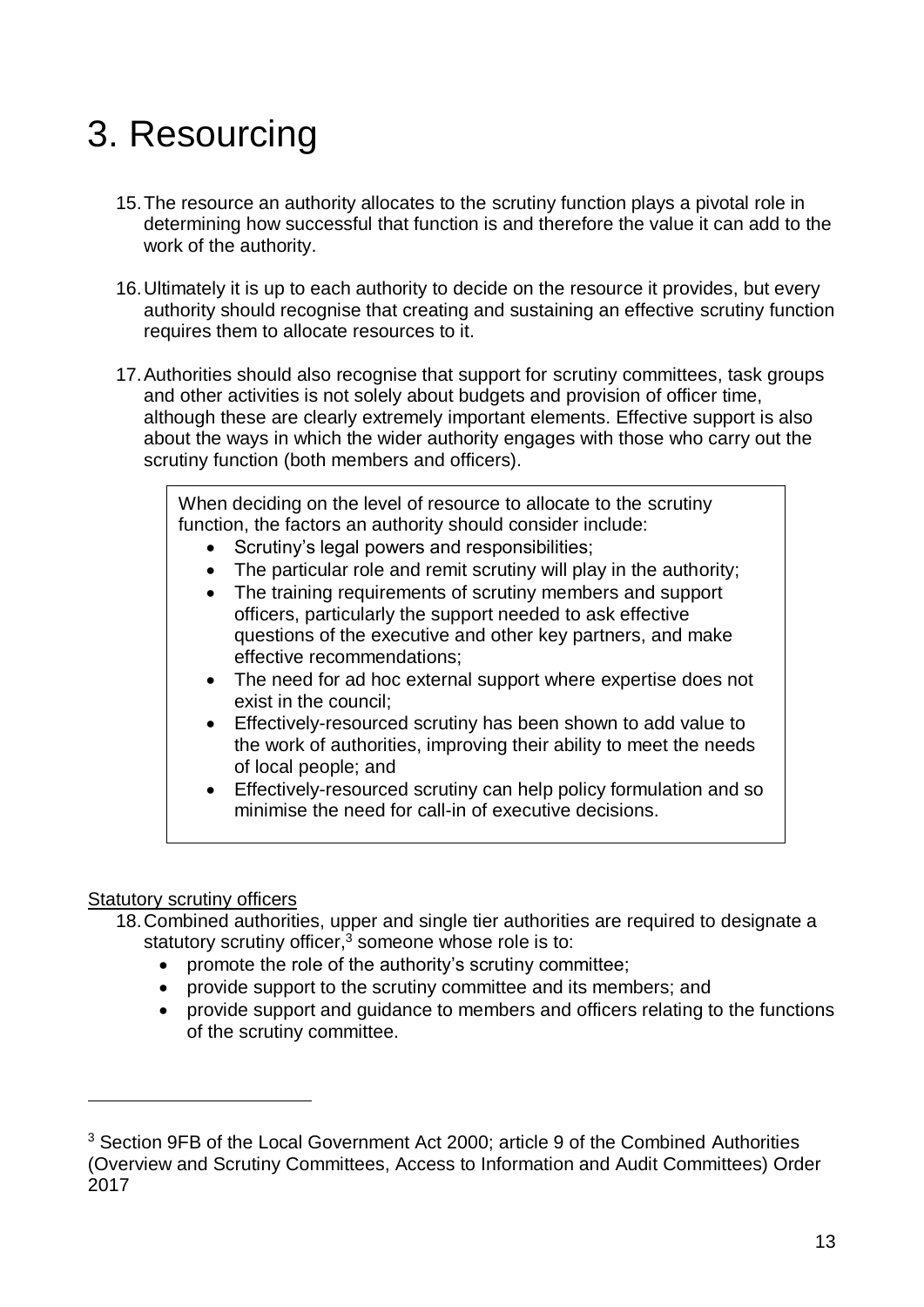19.Authorities not required by law to appoint such an officer should consider whether doing so would be appropriate for their specific local needs.

#### Officer resource models

- 20.Authorities are free to decide for themselves which wider officer support model best suits their individual circumstances, though generally they adopt one or a mix of the following:
	- Committee officers are drawn from specific policy or service areas;
	- Integrated officers are drawn from the corporate centre and also service the executive; and
	- Specialist officers are dedicated to scrutiny.
- 21.Each model has its merits the committee model provides service-specific expertise; the integrated model facilitates closer and earlier scrutiny involvement in policy formation and alignment of corporate work programmes; and the specialist model is structurally independent from those areas it scrutinises.
- 22.Authorities should ensure that, whatever model they employ, officers tasked with providing scrutiny support are able to provide impartial advice. This might require consideration of the need to build safeguards into the way that support is provided. The nature of these safeguards will differ according to the specific role scrutiny plays in the organisation.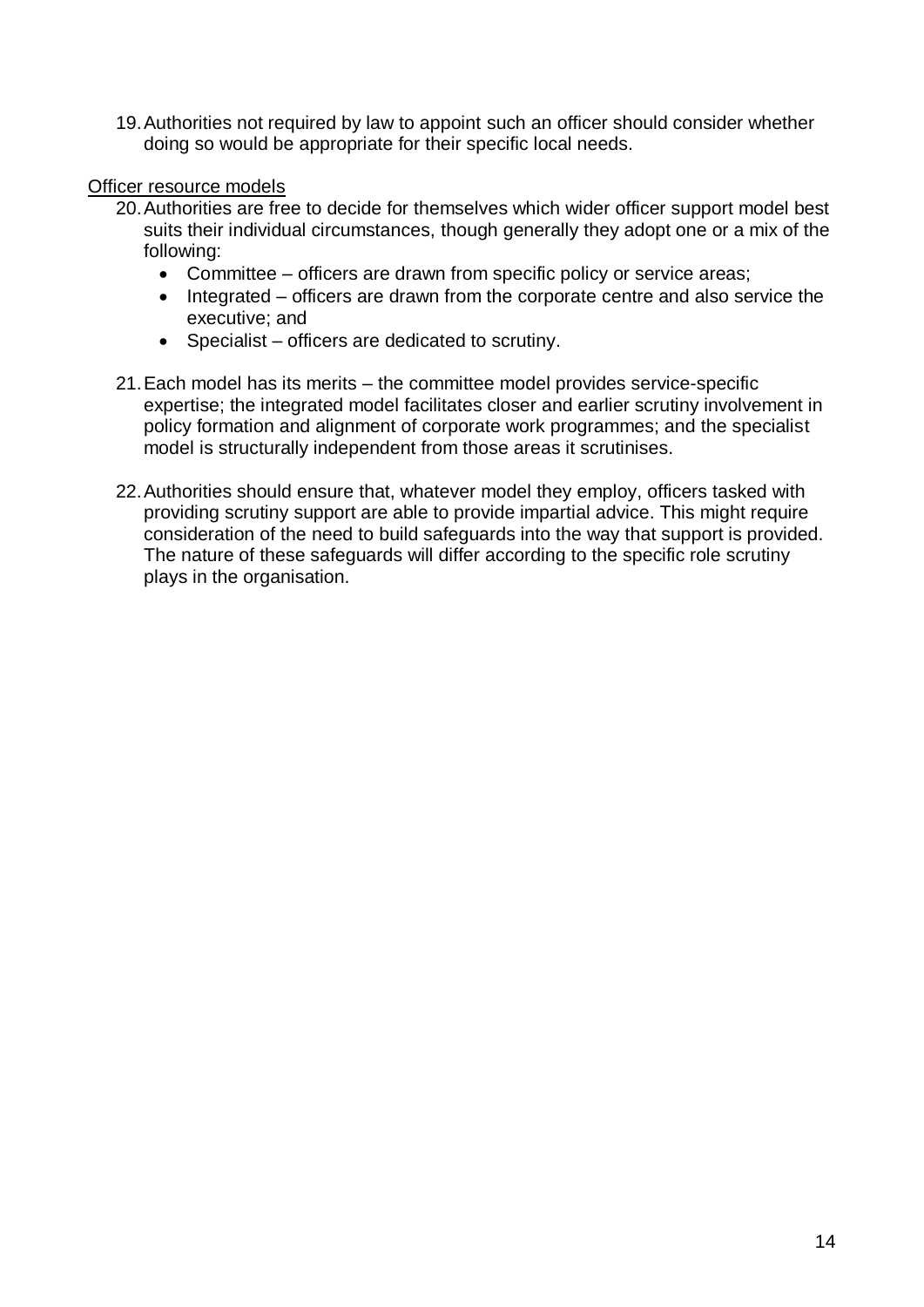# <span id="page-14-0"></span>4. Selecting Committee Members

- 23.Selecting the right members to serve on scrutiny committees is essential if those committees are to function effectively. Where a committee is made up of members who have the necessary skills and commitment, it is far more likely to be taken seriously by the wider authority.
- 24. While there are proportionality requirements that must be met,<sup>4</sup> the selection of the chair and other committee members is for each authority to decide for itself. Guidance for combined authorities on this issue has been produced by the Centre for Public Scrutiny<sup>5</sup>.

Members invariably have different skill-sets. What an authority must consider when forming a committee is that, as a group, it possesses the requisite expertise, commitment and ability to act impartially to fulfil its functions.

- 25.Authorities are reminded that members of the executive cannot be members of a scrutiny committee.<sup>6</sup> Authorities should take care to ensure that, as a minimum, members holding less formal executive positions, e.g. as Cabinet assistants, do not sit on scrutinising committees looking at portfolios to which those roles relate. Authorities should articulate in their constitutions how conflicts of interest, including familial links (see also paragraph 31), between executive and scrutiny responsibilities should be managed, including where members stand down from the executive and move to a scrutiny role, and vice-versa.
- 26.Members or substitute members of a combined authority must not be members of its overview and scrutiny committee. <sup>7</sup> This includes the Mayor in Mayoral Combined Authorities. It is advised that Deputy Mayors for Policing and Crime are also not members of the combined authority's overview and scrutiny committee.

#### Selecting individual committee members

<u>.</u>

27.When selecting individual members to serve on scrutiny committees, an authority should consider a member's experience, expertise, interests, ability to act impartially, ability to work as part of a group, and capacity to serve.

<sup>4</sup> See, for example, regulation 11 of the Local Authorities (Committee System) (England) Regulations 2012 (S.I. 2012/1020) and article 4 of the Combined Authorities (Overview and Scrutiny Committees, Access to Information and Audit Committees) Order 2017 (S.I. 2017/68).

<sup>&</sup>lt;sup>5</sup> See pages 15-18 of 'Overview and scrutiny in combined authorities: a plain English guide': [https://www.cfps.org.uk/wp-content/uploads/Overview-and-scrutiny-in-combined](https://www.cfps.org.uk/wp-content/uploads/Overview-and-scrutiny-in-combined-authorities-a-plain-english-guide.pdf)[authorities-a-plain-english-guide.pdf](https://www.cfps.org.uk/wp-content/uploads/Overview-and-scrutiny-in-combined-authorities-a-plain-english-guide.pdf)

<sup>6</sup> Section 9FA(3) of the Local Government Act 2000.

 $7$  2(3) of Schedule 5A to the Local Democracy, Economic Development and Construction Act 2009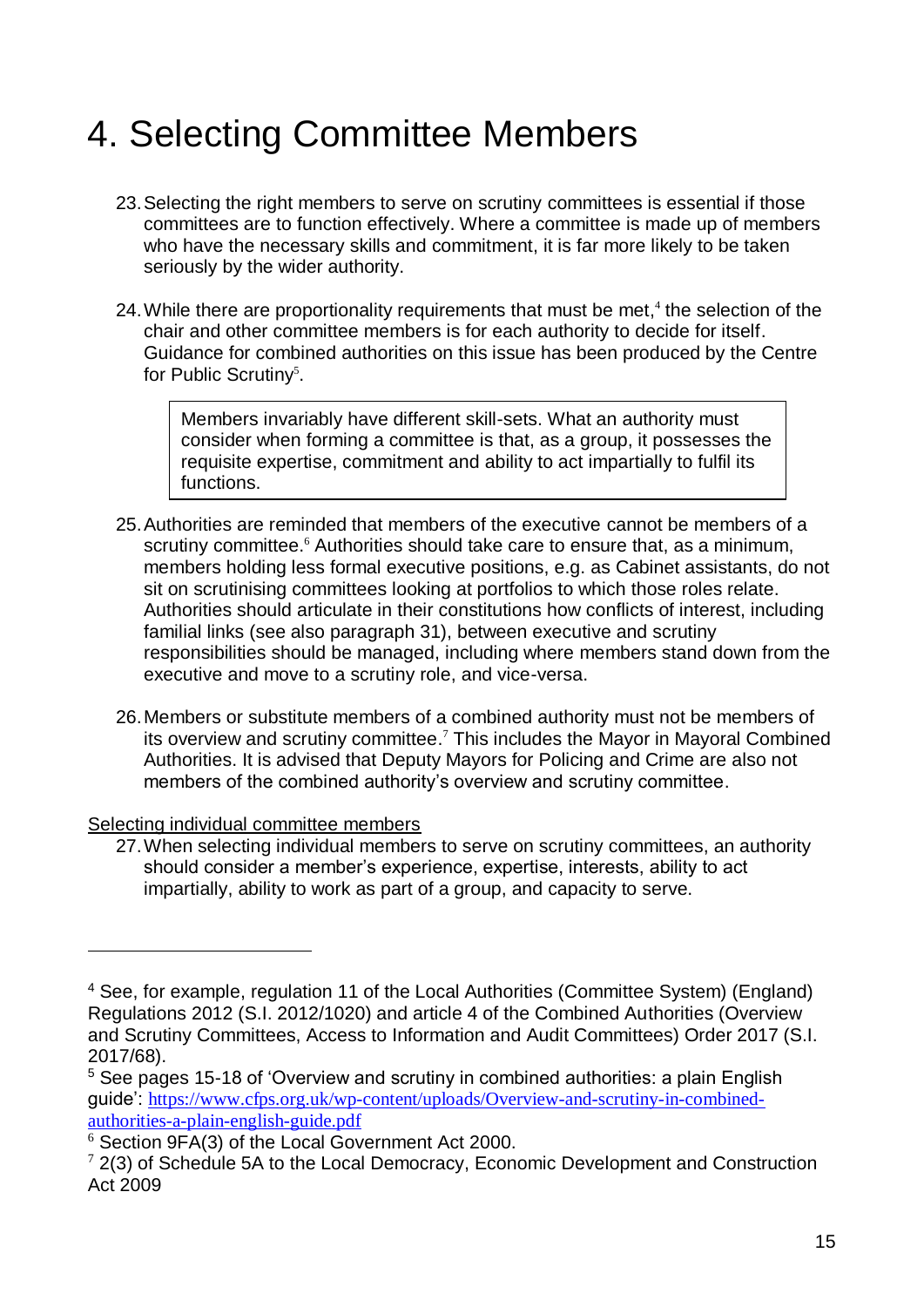28.Authorities should not take into account a member's perceived level of support for or opposition to a particular political party (notwithstanding the wider legal requirement for proportionality referred to in paragraph 24).

#### Selecting a chair

- 29.The Chair plays a leadership role on a scrutiny committee as they are largely responsible for establishing its profile, influence and ways of working.
- 30.The attributes authorities should and should not take into account when selecting individual committee members (see paragraphs 27 and 28) also apply to the selection of the Chair, but the Chair should also possess the ability to lead and build a sense of teamwork and consensus among committee members.

Chairs should pay special attention to the need to guard the committee's independence. Importantly, however, they should take care to avoid the committee being, and being viewed as, a de facto opposition to the executive.

- 31.Given their pre-eminent role on the scrutiny committee, it is strongly recommended that the Chair not preside over scrutiny of their relatives<sup>8</sup>. Combined authorities should note the legal requirements that apply to them where the Chair is an independent person<sup>9</sup>.
- 32.The method for selecting a Chair is for each authority to decide for itself, however every authority should consider taking a vote by secret ballot. Combined Authorities should be aware of the legal requirements regarding the party affiliation of their scrutiny committee Chair $^{10}$ .

### Training for committee members

- 33.Authorities should ensure committee members are offered induction when they take up their role and ongoing training so they can carry out their responsibilities effectively. Authorities should pay attention to the need to ensure committee members are aware of their legal powers, and how to prepare for and ask relevant questions at scrutiny sessions.
- 34.When deciding on training requirements for committee members, authorities should consider taking advantage of opportunities offered by external providers in the sector.

### Co-option and technical advice

1

35.While members and their support officers will often have significant local insight and an understanding of local people and their needs, the provision of outside expertise can be invaluable.

<sup>&</sup>lt;sup>8</sup> A definition of 'relative' can be found at section 28(10) of the Localism Act 2011.

<sup>&</sup>lt;sup>9</sup> See article 5(2) of the Combined Authorities (Overview and Scrutiny Committees, Access to Information and Audit Committees) Order 2017 (S.I. 2017/68).

<sup>10</sup> Article 5(6) of the Combined Authorities (Overview and Scrutiny Committees, Access to Information and Audit Committees) Order 2017.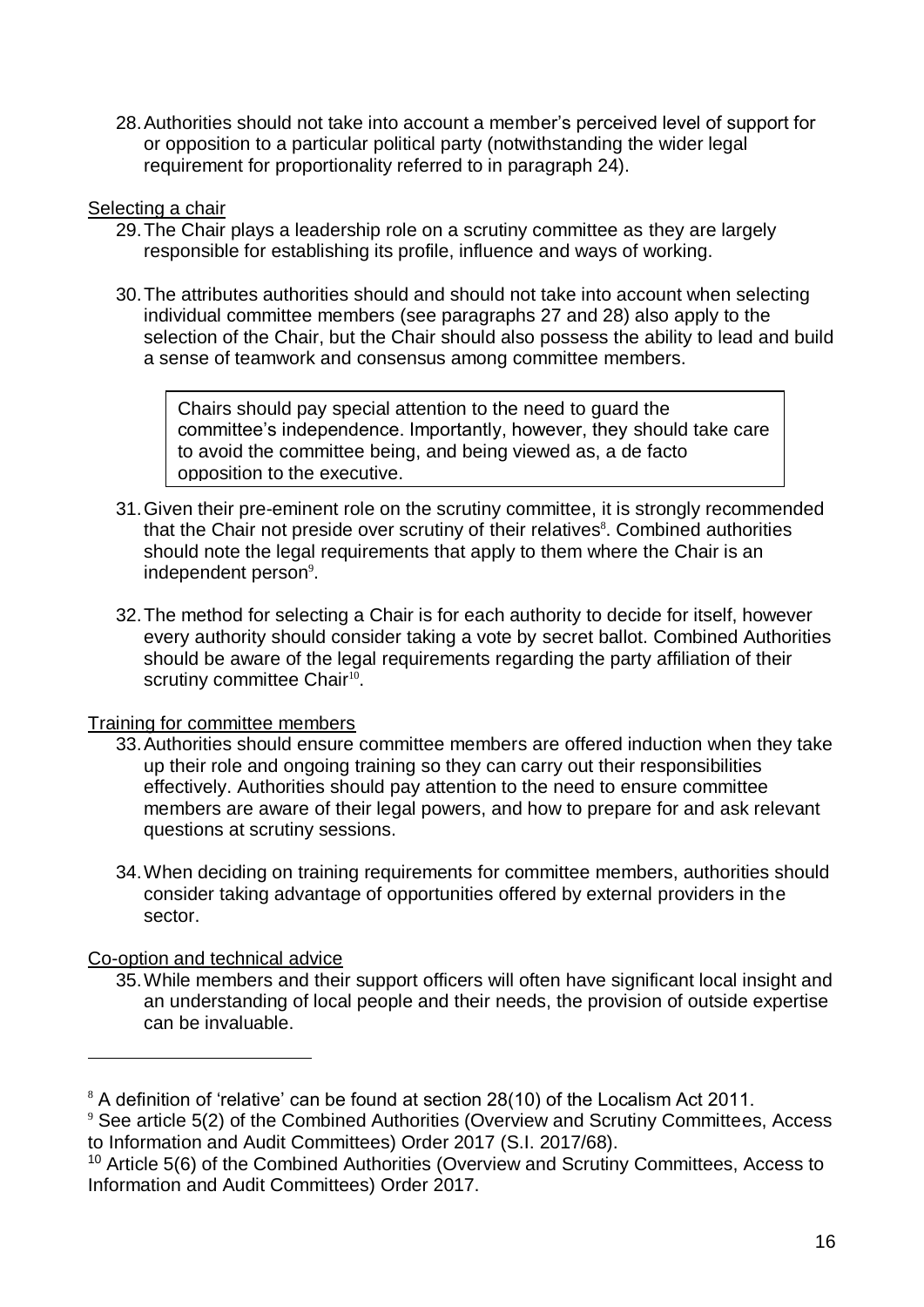36.There are two principal ways to procure this:

- Co-option formal co-option is provided for in legislation<sup>11</sup>. Authorities must establish a co-option scheme to determine how individuals will be co-opted onto committees; and
- Technical advisers depending on the subject matter, independent local experts might exist who can provide advice and assistance in evaluating evidence (see annex 2).

1

<sup>11</sup> Section 9FA(4) Local Government Act 2000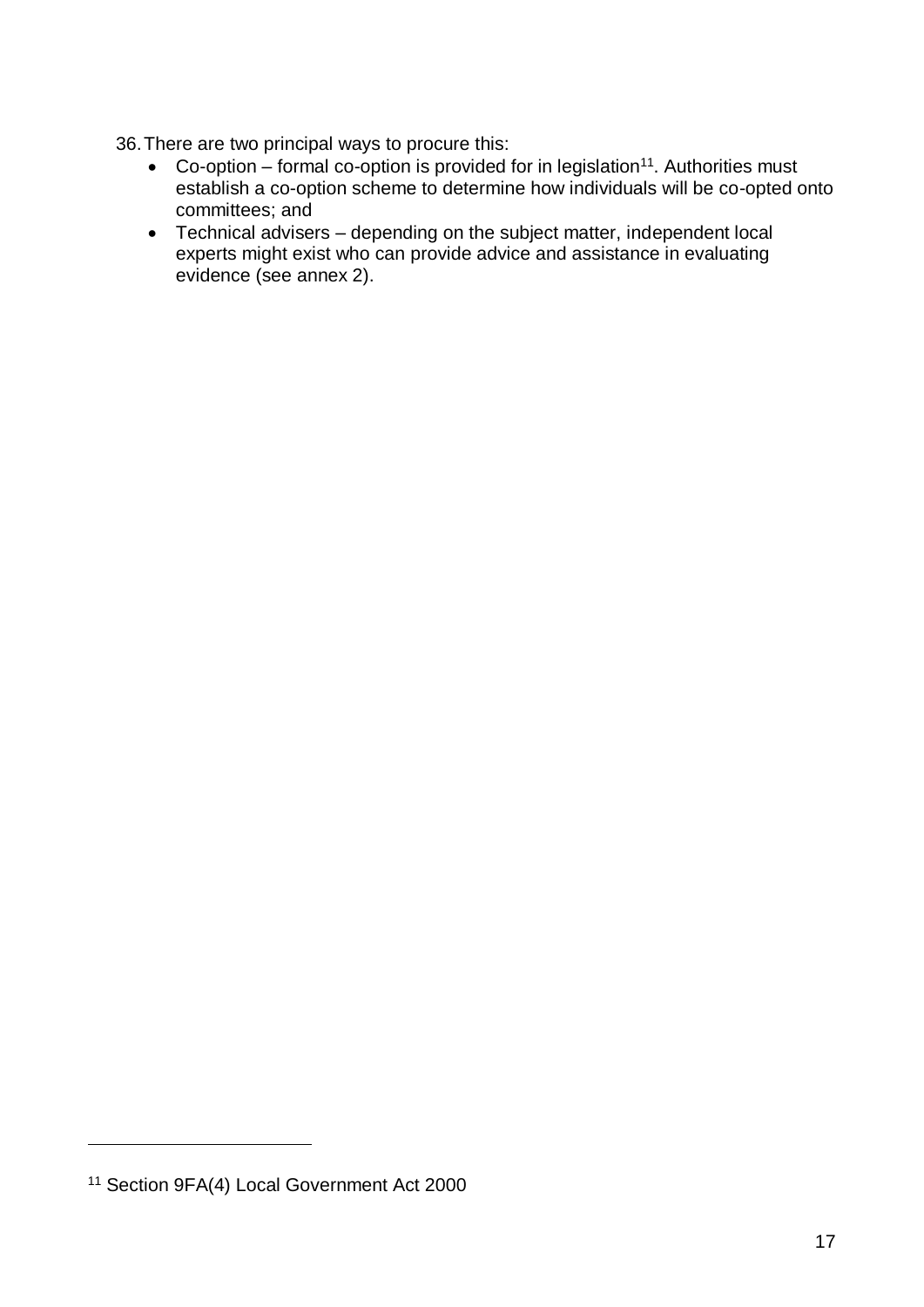### <span id="page-17-0"></span>5. Power to Access Information

- 37.A scrutiny committee needs access to relevant information the authority holds, and to receive it in good time, if it is to do its job effectively.
- 38.This need is recognised in law, with members of scrutiny committees enjoying powers to access information<sup>12</sup>. In particular, regulations give enhanced powers to a scrutiny member to access exempt or confidential information. This is in addition to existing rights for councillors to have access to information to perform their duties, including common law rights to request information and rights to request information under the Freedom of Information Act 2000 and the Environmental Information Regulations 2004.
- 39.When considering what information scrutiny needs in order to carry out its work, scrutiny members and the executive should consider scrutiny's role and the legal rights that committees and their individual members have, as well as their need to receive timely and accurate information to carry out their duties effectively.
- 40.Scrutiny members should have access to a regularly available source of key information about the management of the authority – particularly on performance, management and risk. Where this information exists, and scrutiny members are given support to understand it, the potential for what officers might consider unfocused and unproductive requests is reduced as members will be able to frame their requests from a more informed position.
- 41.Officers should speak to scrutiny members to ensure they understand the reasons why information is needed, thereby making the authority better able to provide information that is relevant and timely, as well as ensuring that the authority complies with legal requirements.

While each request for information should be judged on its individual merits, authorities should adopt a default position of sharing the information they hold, on request, with scrutiny committee members.

42.The law recognises that there might be instances where it is legitimate for an authority to withhold information and places a requirement on the executive to provide the scrutiny committee with a written statement setting out its reasons for that decision $13$ . However, members of the executive and senior officers should take particular care to avoid refusing requests, or limiting the information they provide, for reasons of party political or reputational expediency.

<u>.</u>

<sup>&</sup>lt;sup>12</sup> Regulation 17 - Local Authorities (Executive Arrangements) (Meetings and Access to Information) (England) Regulations 2012; article 10 Combined Authorities (Overview and Scrutiny Committees, Access to Information and Audit Committees) Order 2017.  $13$  Regulation 17(4) – Local Government (Executive Arrangements) (Meetings and Access to Information) (England) Regulations 2012; article 10(4) Combined Authorities (Overview and Scrutiny Committees, Access to Information and Audit Committees) Order 2017.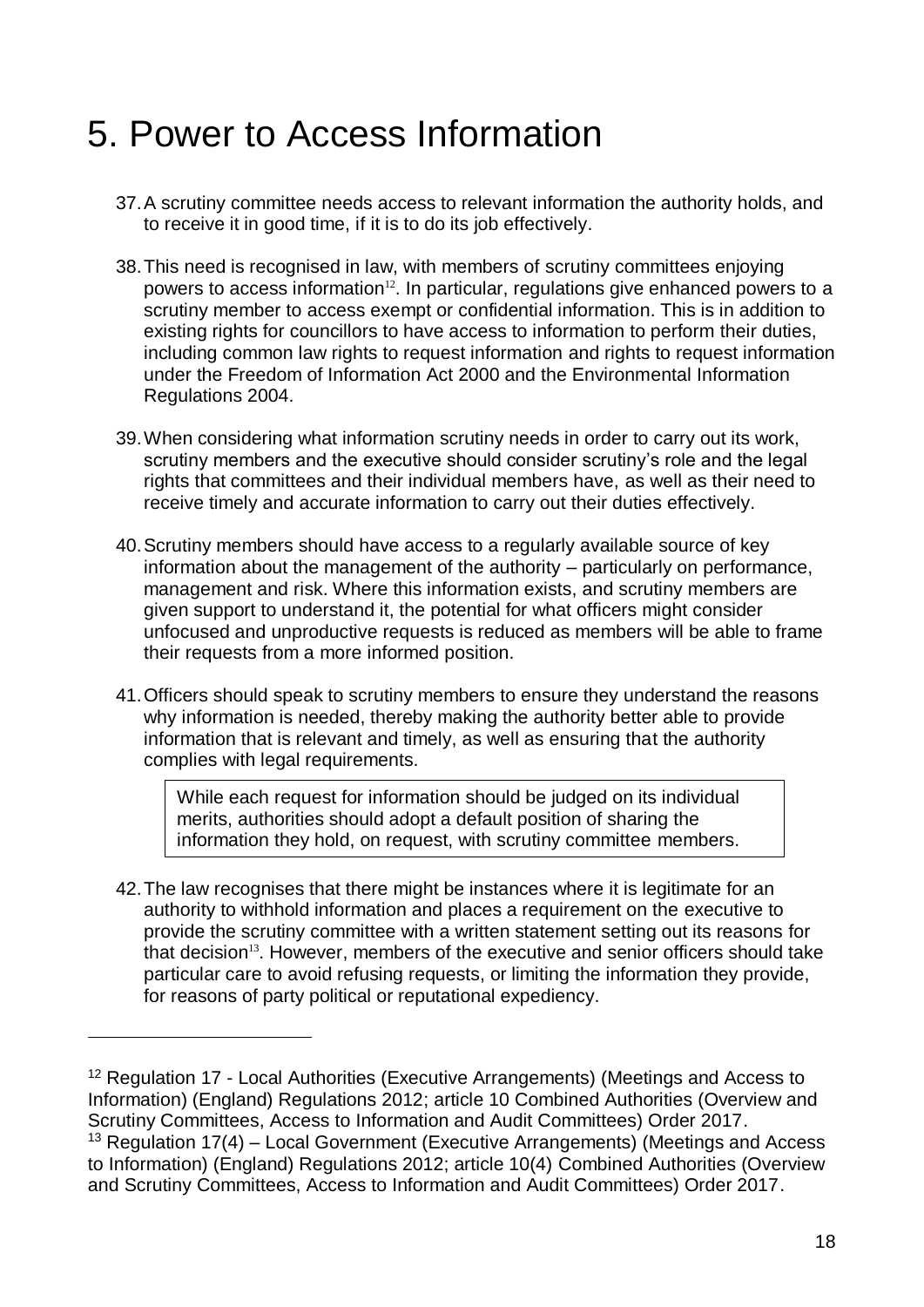Before an authority takes a decision not to share information it holds, it should give serious consideration to whether that information could be shared in closed session.

- 43.Regulations already stipulate a timeframe for executives to comply with requests from a scrutiny member<sup>14</sup>. When agreeing to such requests, authorities should:
	- consider whether seeking clarification from the information requester could help better target the request; and
	- Ensure the information is supplied in a format appropriate to the recipient's needs.
- 44.Committees should be aware of their legal power to require members of the executive and officers to attend before them to answer questions<sup>15</sup>. It is the duty of members and officers to comply with such requests.<sup>16</sup>

#### Seeking information from external organisations

1

- 45.Scrutiny members should also consider the need to supplement any authority-held information they receive with information and intelligence that might be available from other sources, and should note in particular their statutory powers to access information from certain external organisations.
- 46.When asking an external organisation to provide documentation or appear before it, and where that organisation is not legally obliged to do either (see annex 3), scrutiny committees should consider the following:
	- a) **The need to explain the purpose of scrutiny** the organisation being approached might have little or no awareness of the committee's work, or of an authority's scrutiny function more generally, and so might be reluctant to comply with any request;
	- b) **The benefits of an informal approach** individuals from external organisations can have fixed perceptions of what an evidence session entails and may be unwilling to subject themselves to detailed public scrutiny if they believe it could reflect badly on them or their employer. Making an informal approach can help reassure an organisation of the aims of the committee, the type of information being sought and the manner in which the evidence session would be conducted;

<sup>&</sup>lt;sup>14</sup> Regulation 17(2) – Local Government (Executive Arrangements) (Meetings and Access to Information) (England) Regulations 2012; article 10(2) Combined Authorities (Overview and Scrutiny Committees, Access to Information and Audit Committees) Order 2017. <sup>15</sup> Section 9FA(8) of the Local Government Act 2000; paragraph 2(6) of Schedule 5A to the

Local Democracy, Economic Development and Construction Act 2009.

<sup>&</sup>lt;sup>16</sup> Section 9FA(9) of the Local Government Act 2000; paragraph 2(7) of Schedule 5A to the Local Democracy, Economic Development and Construction Act 2009.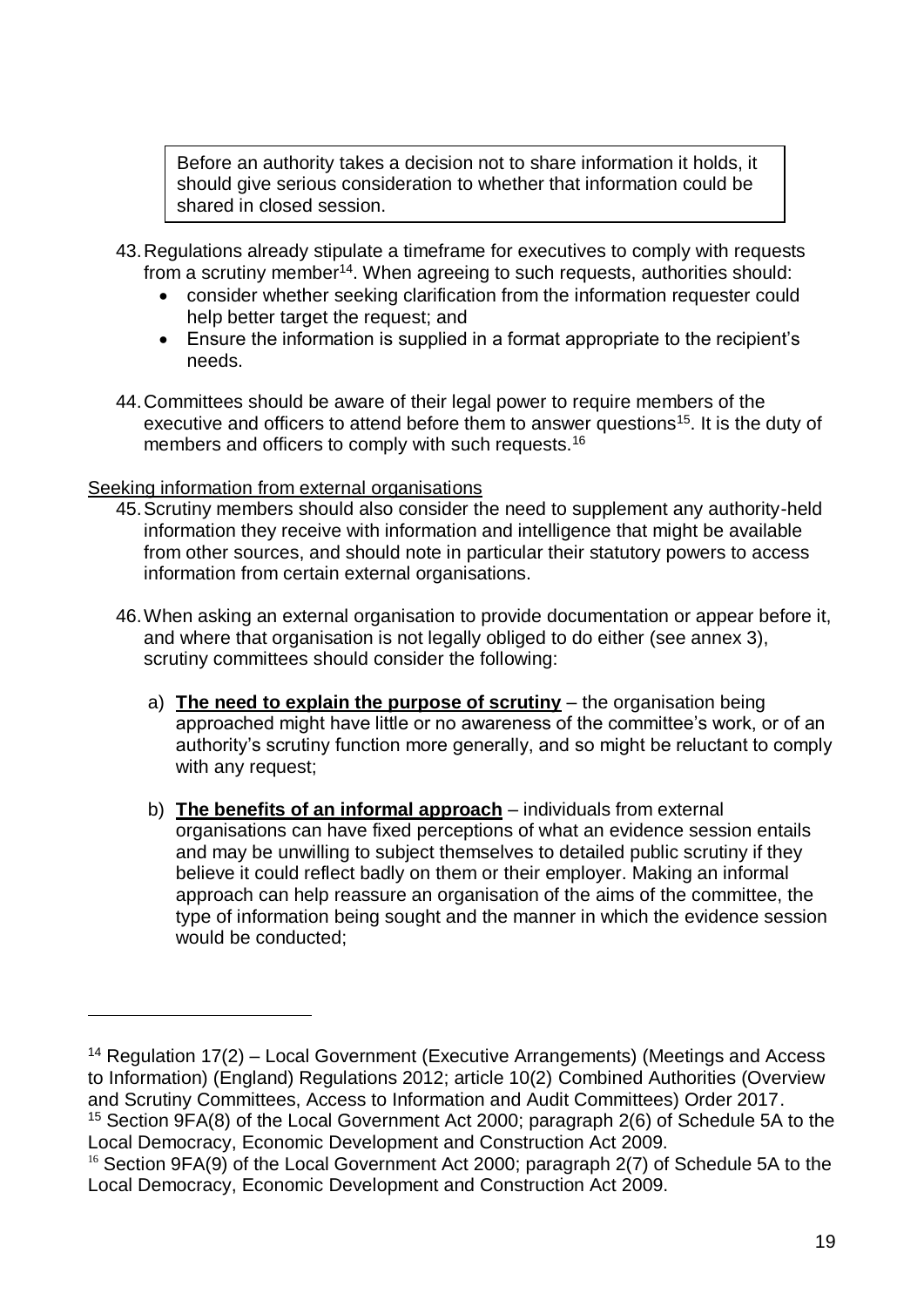- c) **How to encourage compliance with the request** scrutiny committees will want to frame their approach on a case by case basis. For contentious issues, committees might want to emphasise the opportunity their request gives the organisation to 'set the record straight' in a public setting; and
- d) **Who to approach** a committee might instinctively want to ask the Chief Executive or Managing Director of an organisation to appear at an evidence session, however it could be more beneficial to engage front-line staff when seeking operational-level detail rather than senior executives who might only be able to talk in more general terms. When making a request to a specific individual, the committee should consider the type of information it is seeking, the nature of the organisation in question and the authority's pre-existing relationship with it.

#### Following 'the Council Pound'

Scrutiny committees will often have a keen interest in 'following the council pound', i.e. scrutinising organisations that receive public funding to deliver goods and services.

Authorities should recognise the legitimacy of this interest and, where relevant, consider the need to provide assistance to scrutiny members and their support staff to obtain information from organisations the council has contracted to deliver services. In particular, when agreeing contracts with these bodies, authorities should consider whether it would be appropriate to include a *requirement* for them to supply information to or appear before scrutiny committees.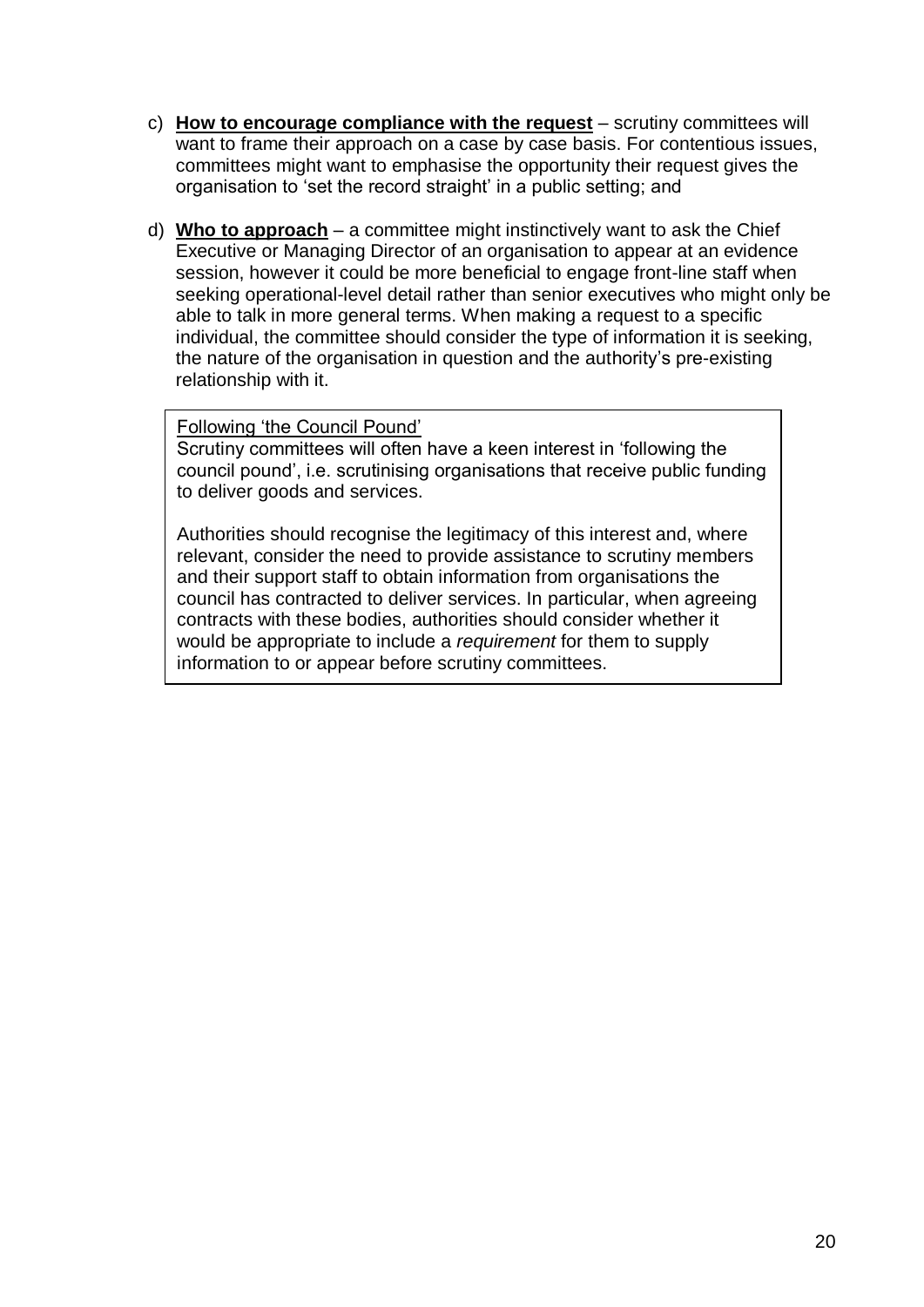# <span id="page-20-0"></span>6. Planning Work

- 47.Effective scrutiny should have a defined impact on the ground, with the committee making recommendations that will make a tangible difference to the work of the authority. To have this kind of impact, scrutiny committees need to plan their work programme, i.e. draw up a long-term agenda and consider making it flexible enough to accommodate any urgent, short-term issues that might arise during the year.
- 48.Authorities with multiple scrutiny committees sometimes have a separate work programme for each committee. Where this happens, consideration should be given to how to co-ordinate the various committees' work to make best use of the total resources available.

#### Being clear about scrutiny's role

- 49.Scrutiny works best when it has a clear role and function. This provides focus and direction. While scrutiny has the power to look at anything which affects 'the area, or the area's inhabitants', authorities will often find it difficult to support a scrutiny function that carries out generalised oversight across the wide range of issues experienced by local people, particularly in the context of partnership working. Prioritisation is necessary, which means that there might be things that, despite being important, scrutiny will not be able to look at.
- 50.Different overall roles could include having a focus on risk, the authority's finances, or on the way the authority works with its partners.
- 51.Applying this focus does not mean that certain subjects are 'off limits'. It is more about looking at topics and deciding whether their relative importance justifies the positive impact scrutiny's further involvement could bring.
- 52.When thinking about scrutiny's focus, members should be supported by key senior officers. The statutory scrutiny officer, if an authority has one, will need to take a leading role in supporting members to clarify the role and function of scrutiny, and championing that role once agreed.

#### Who to speak to

- 53.Evidence will need to be gathered to inform the work programming process. This will ensure that it looks at the right topics, in the right way and at the right time. Gathering evidence requires conversations with:
	- *The public* it is likely that formal 'consultation' with the public on the scrutiny work programme will be ineffective. Asking individual scrutiny members to have conversations with individuals and groups in their own local areas can work better. Insights gained from the public through individual pieces of scrutiny work can be fed back into the work programming process. Listening to and participating in conversations in places where local people come together, including in online forums, can help authorities engage people on their own terms and yield more positive results.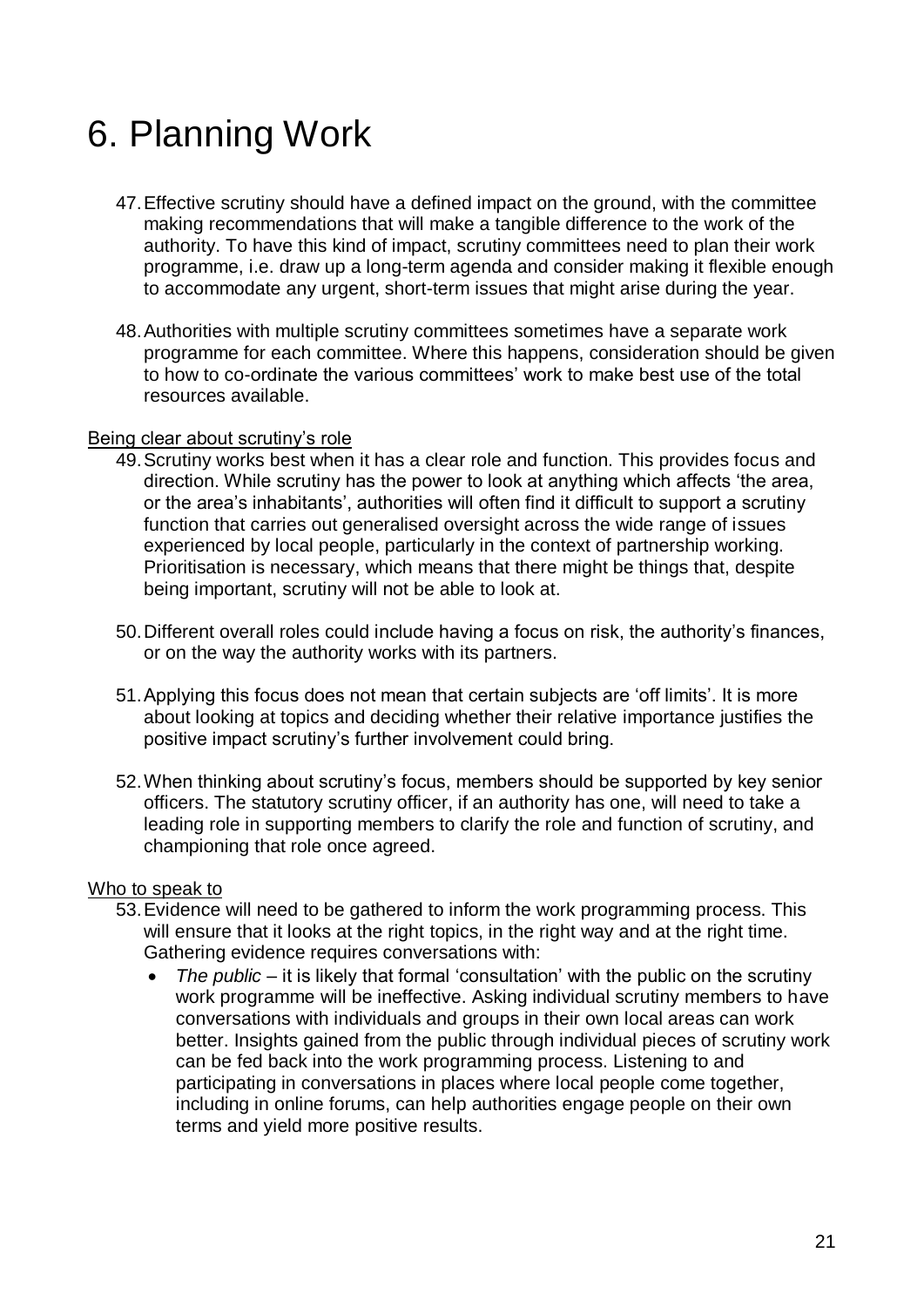Authorities should consider how their communications officers can help scrutiny engage with the public, and how wider internal expertise and local knowledge from both members and officers might make a contribution.

- *The authority's partners* relationships with other partners should not be limited to evidence-gathering to support individual reviews or agenda items. A range of partners are likely to have insights that will prove useful:
	- o Public sector partners (like the NHS and community safety partners, over which scrutiny has specific legal powers);
	- o Voluntary sector partners;
	- o Contractors and commissioning partners (including partners in joint ventures and authority-owned companies);
	- o In parished areas, town, community and parish councils;
	- o Neighbouring principal councils (both in two-tier and unitary areas);
	- o Cross-authority bodies and organisations, such as Local Enterprise Partnerships<sup>17</sup>; and
	- o Others with a stake and interest in the local area large local employers, for example.
- *The executive*  a principal partner in discussions on the work programme should be the executive (and senior officers). The executive should not direct scrutiny's work (see chapter 2), but conversations will help scrutiny members better understand how their work can be designed to align with the best opportunities to influence the authority's wider work.

#### Information sources

1

- 54.Scrutiny will need access to relevant information to inform its work programme. The type of information will depend on the specific role and function scrutiny plays within the authority, but might include:
	- Performance information from across the authority and its partners;
	- Finance and risk information from across the authority and its partners;
	- Corporate complaints information, and aggregated information from political groups about the subject matter of members' surgeries;
	- Business cases and options appraisals (and other planning information) for forthcoming major decisions. This information will be of particular use for predecision scrutiny; and
	- Reports and recommendations issued by relevant ombudsmen, especially the Local Government and Social Care Ombudsman.

<sup>&</sup>lt;sup>17</sup> Authorities should ensure they have appropriate arrangements in place to ensure the effective democratic scrutiny of Local Enterprise Partnerships' investment decisions.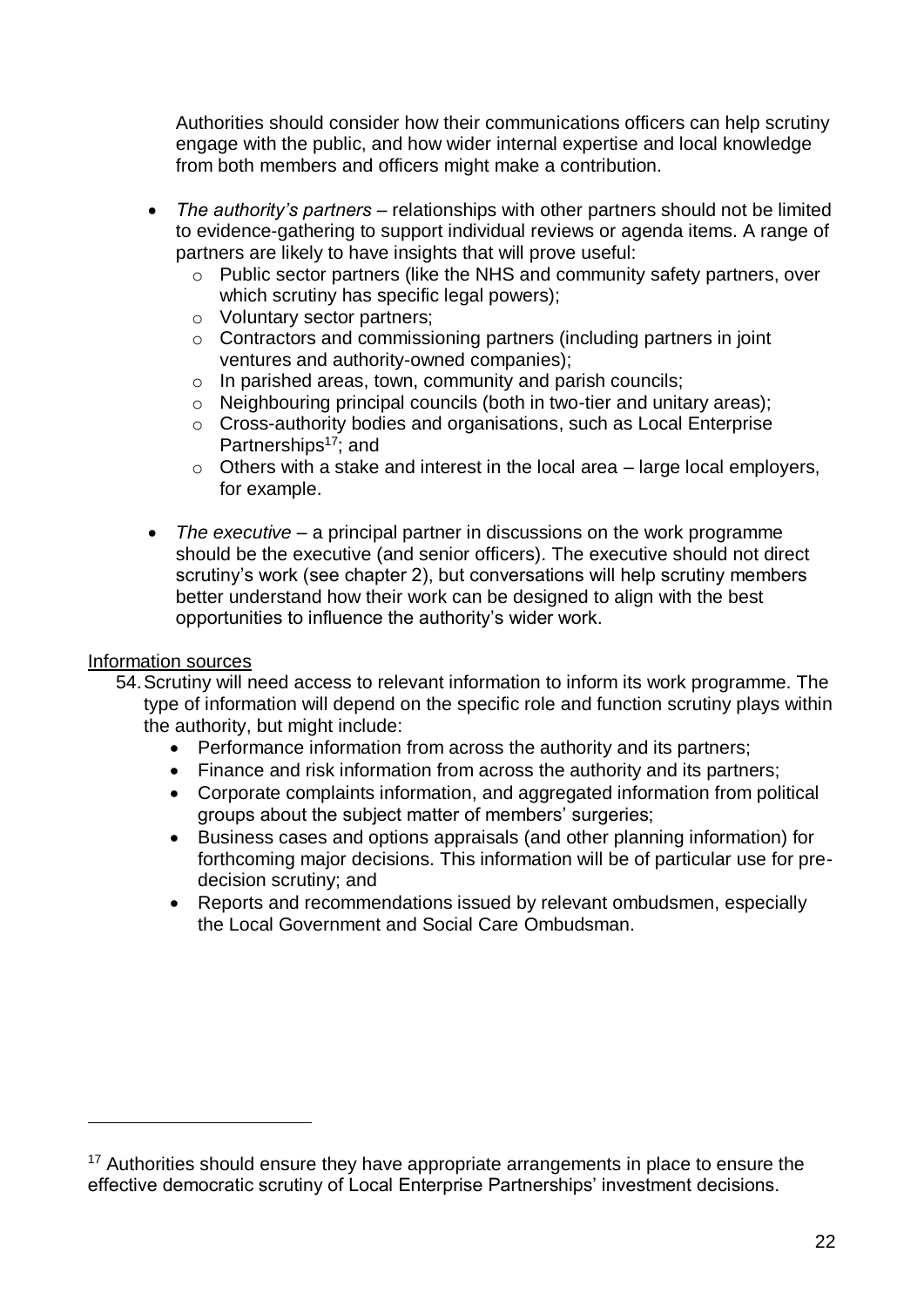As committees can meet in closed session, commercial confidentiality should not preclude the sharing of information. Authorities should note, however, that the default for meetings should be that they are held in public (see 2014 guidance on '*Open and accountable local government*':

[https://assets.publishing.service.gov.uk/government/uploads/system/upl](https://assets.publishing.service.gov.uk/government/uploads/system/uploads/attachment_data/file/343182/140812_Openness_Guide.pdf) [oads/attachment\\_data/file/343182/140812\\_Openness\\_Guide.pdf\)](https://assets.publishing.service.gov.uk/government/uploads/system/uploads/attachment_data/file/343182/140812_Openness_Guide.pdf).

55.Scrutiny members should consider keeping this information under regular review. It is likely to be easier to do this outside committee, rather than bringing such information to committee 'to note', or to provide an update, as a matter of course.

#### Shortlisting topics

Approaches to shortlisting topics should reflect scrutiny's overall role in the authority. This will require the development of bespoke, local solutions, however when considering whether an item should be included in the work programme, the kind of questions a scrutiny committee should consider might include:

- Do we understand the benefits scrutiny would bring to this issue?
- How could we best carry out work on this subject?
- What would be the best outcome of this work?
- How would this work engage with the activity of the executive and other decision-makers, including partners?
- 56.Some authorities use scoring systems to evaluate and rank work programme proposals. If these are used to provoke discussion and debate, based on evidence, about what priorities should be, they can be a useful tool. Others take a looser approach. Whichever method is adopted, a committee should be able to justify how and why a decision has been taken to include certain issues and not others.
- 57.Scrutiny members should accept that shortlisting can be difficult; scrutiny committees have finite resources and deciding how these are best allocated is tough. They should understand that, if work programming is robust and effective, there might well be issues that they want to look at that nonetheless are not selected.

#### Carrying out work

58. Selected topics can be scrutinised in several ways, including:

- a) **As a single item on a committee agenda** this often presents a limited opportunity for effective scrutiny, but may be appropriate for some issues or where the committee wants to maintain a formal watching brief over a given issue;
- b) **At a single meeting** which could be a committee meeting or something less formal. This can provide an opportunity to have a single public meeting about a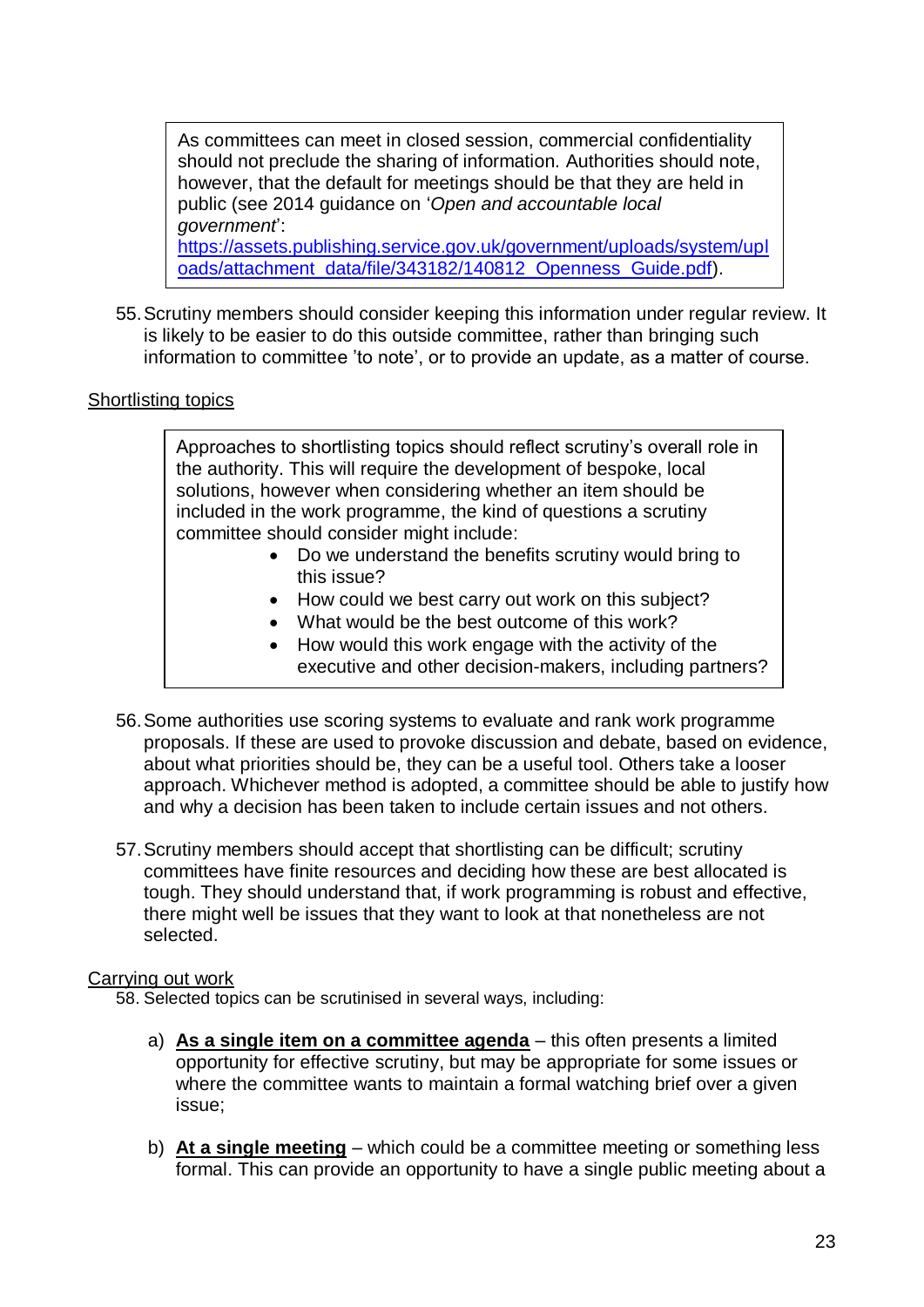given subject, or to have a meeting at which evidence is taken from a number of witnesses;

- c) **At a task and finish review of two or three meetings** short, sharp scrutiny reviews are likely to be most effective even for complex topics. Properly focused, they ensure members can swiftly reach conclusions and make recommendations, perhaps over the course of a couple of months or less;
- d) **Via a longer-term task and finish review** the 'traditional' task and finish model – with perhaps six or seven meetings spread over a number of months – is still appropriate when scrutiny needs to dig into a complex topic in significant detail. However, the resource implications of such work, and its length, can make it unattractive for all but the most complex matters; and
- e) **By establishing a 'standing panel'** this falls short of establishing a whole new committee but may reflect a necessity to keep a watching brief over a critical local issue, especially where members feel they need to convene regularly to carry out that oversight. Again, the resource implications of this approach means that it will be rarely used.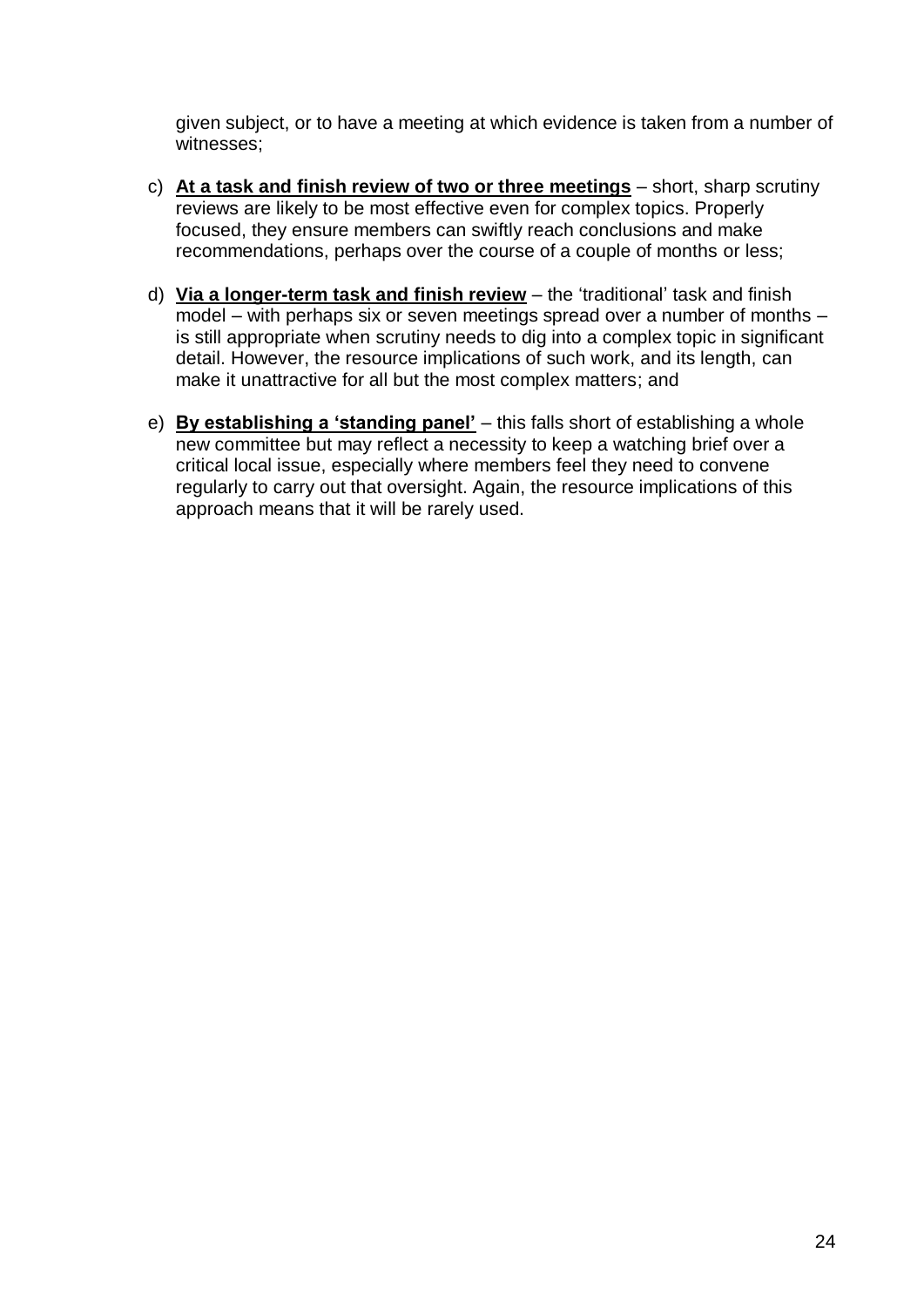# <span id="page-24-0"></span>7. Evidence Sessions

59.Evidence sessions are a key way in which scrutiny committees inform their work. They might happen at formal committee, in less formal 'task and finish' groups or at standalone sessions.

Good preparation is a vital part of conducting effective evidence sessions. Members should have a clear idea of what the committee hopes to get out of each session and appreciate that success will depend on their ability to work together on the day.

#### How to plan

60.Effective planning does not necessarily involve a large number of pre-meetings, the development of complex scopes or the drafting of questioning plans. It is more often about setting overall objectives and then considering what type of questions (and the way in which they are asked) can best elicit the information the committee is seeking. This applies as much to individual agenda items as it does for longer evidence sessions – there should always be consideration in advance of what scrutiny is trying to get out of a particular evidence session.

Chairs play a vital role in leading discussions on objective-setting and ensuring all members are aware of the specific role each will play during the evidence session.

- 61.As far as possible there should be consensus among scrutiny members about the objective of an evidence session before it starts. It is important to recognise that members have different perspectives on certain issues, and so might not share the objectives for a session that are ultimately adopted. Where this happens, the Chair will need to be aware of this divergence of views and bear it in mind when planning the evidence session.
- 62.Effective planning should mean that at the end of a session it is relatively straightforward for the chair to draw together themes and highlight the key findings. It is unlikely that the committee will be able to develop and agree recommendations immediately, but, unless the session is part of a wider inquiry, enough evidence should have been gathered to allow the chair to set a clear direction.
- 63.After an evidence session, the committee might wish to hold a short 'wash-up' meeting to review whether their objectives were met and lessons could be learned for future sessions.

#### Developing recommendations

64.The development and agreement of recommendations is often an iterative process. It will usually be appropriate for this to be done only by members, assisted by cooptees where relevant. When deciding on recommendations, however, members should have due regard to advice received from officers, particularly the Monitoring **Officer**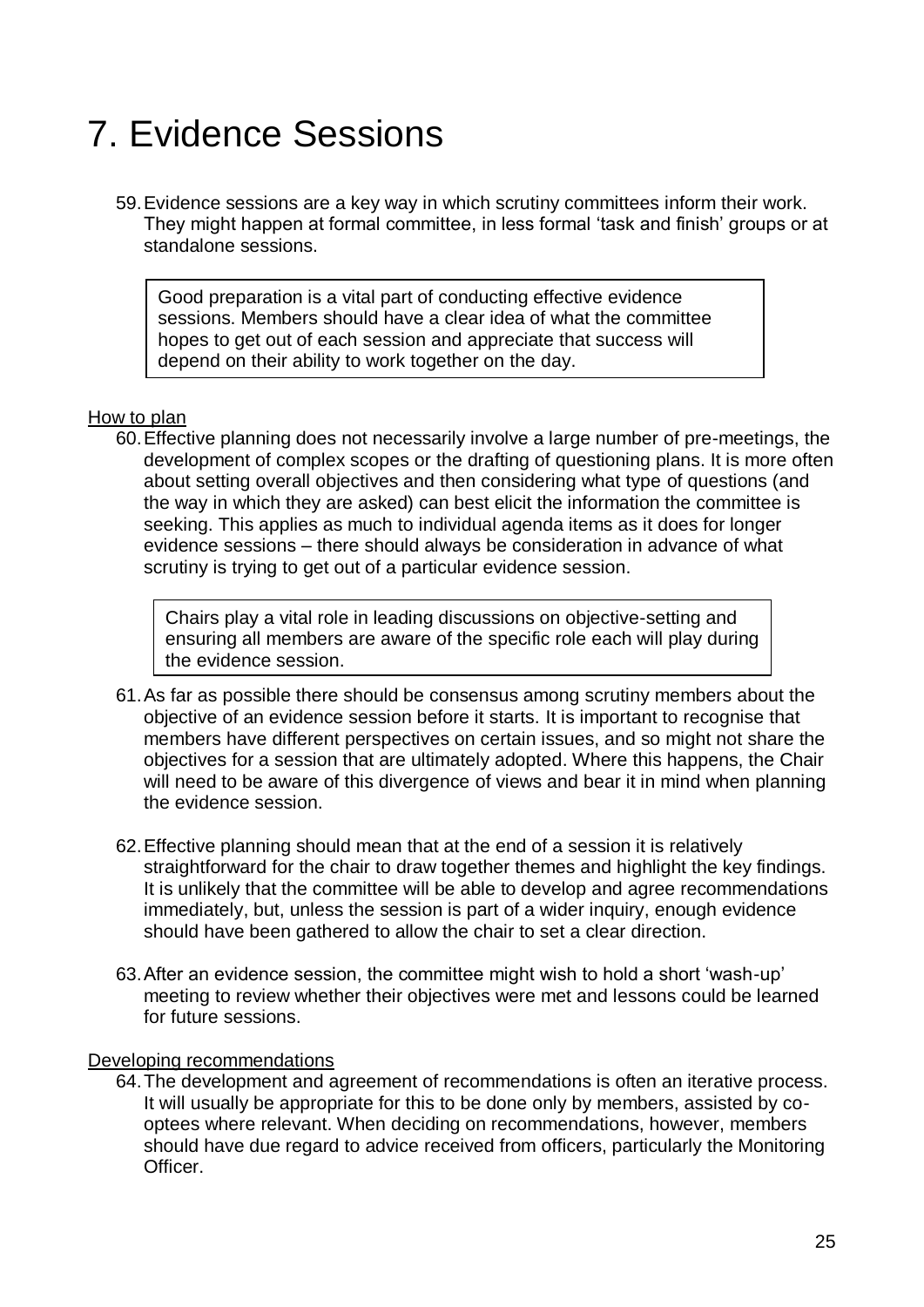- 65.The drafting of reports is usually, but not always, carried out by officers, directed by members.
- 66.Authorities draft reports and recommendations in a number of ways, but there are normally three stages:
	- i. the development of a 'heads of report' a document setting out general findings that members can then discuss as they consider the overall structure and focus of the report and its recommendations;
	- ii. the development of those findings, which will set out some areas on which recommendations might be made; and
	- iii. the drafting of the full report.
- 67.Recommendations should be evidence-based and SMART, i.e. specific, measurable, achievable, relevant and timed. Where appropriate, committees may wish to consider sharing them in draft with interested parties.
- 68.Committees should bear in mind that often six to eight recommendations are sufficient to enable the authority to focus its response, although there may be specific circumstances in which more might be appropriate.

Sharing draft recommendations with executive members should not provide an opportunity for them to revise or block recommendations before they are made. It should, however, provide an opportunity for errors to be identified and corrected, and for a more general sensecheck.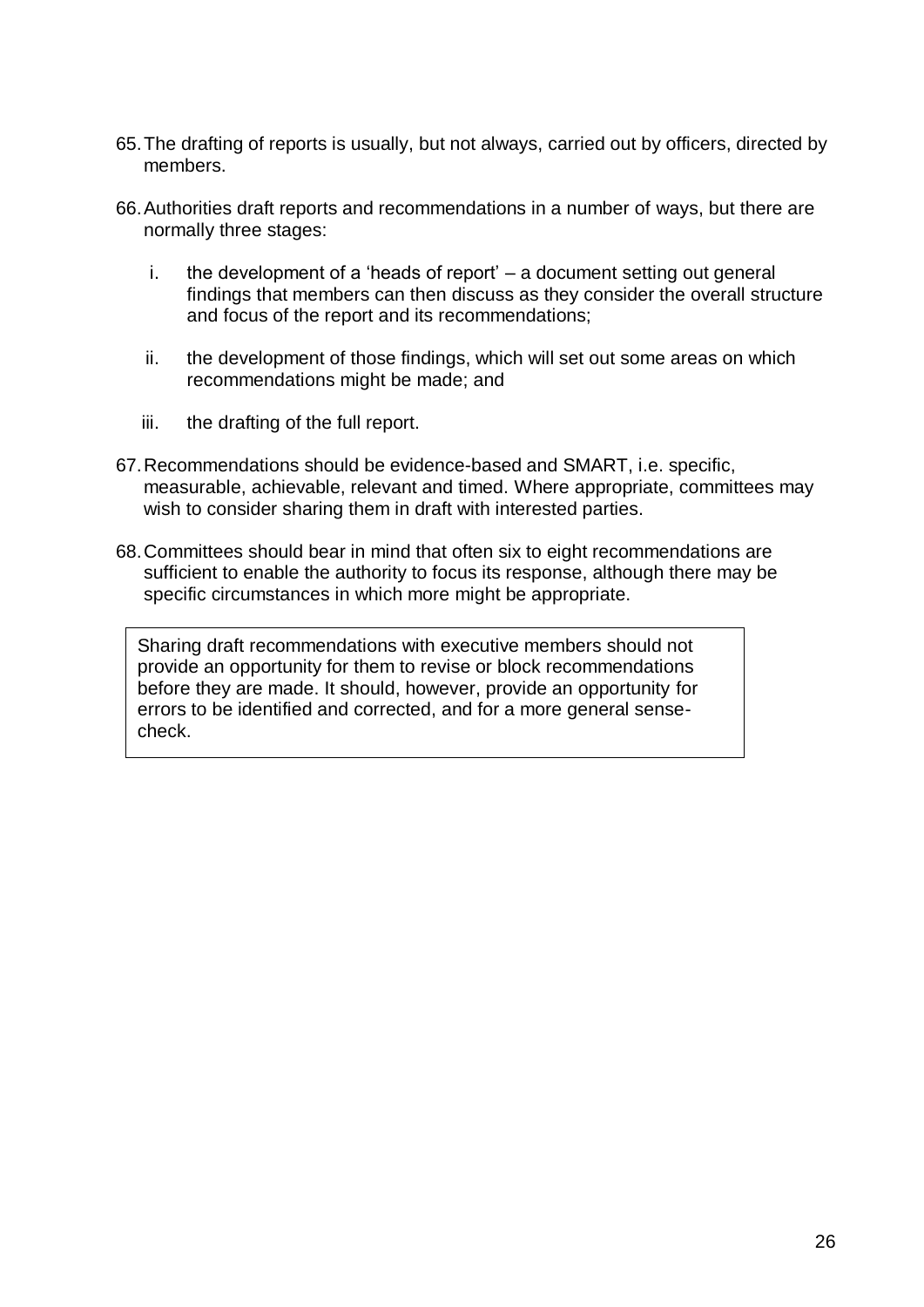# <span id="page-26-0"></span>Annex 1: Illustrative Scenario – Creating an Executive-Scrutiny Protocol

An executive-scrutiny protocol can deal with the practical expectations of scrutiny committee members and the executive, as well as the cultural dynamics.

Workshops with scrutiny members, senior officers and Cabinet can be helpful to inform the drafting of a protocol. An external facilitator can help bring an independent perspective.

Councils should consider how to adopt a protocol, e.g. formal agreement at scrutiny committee and Cabinet, then formal integration into the Council's constitution at the next Annual General Meeting.

The protocol, as agreed, may contain sections on:

- The way scrutiny will go about developing its work programme (including the ways in which senior officers and Cabinet members will be kept informed);
- The way in which senior officers and Cabinet will keep scrutiny informed of the outlines of major decisions as they are developed, to allow for discussion of scrutiny's potential involvement in policy development. This involves the building in of safeguards to mitigate risks around the sharing of sensitive information with scrutiny members;
- A strengthening and expansion of existing parts of the code of conduct that relate to behaviour in formal meetings, and in informal meetings;
- Specification of the nature and form of responses that scrutiny can expect when it makes recommendations to the executive, when it makes requests to the executive for information, and when it makes requests that Cabinet members or senior officers attend meetings; and
- Confirmation of the role of the statutory scrutiny officer, and Monitoring Officer, in overseeing compliance with the protocol, and ensuring that it is used to support the wider aim of supporting and promoting a culture of scrutiny, with matters relating to the protocol's success being reported to full Council through the scrutiny Annual Report.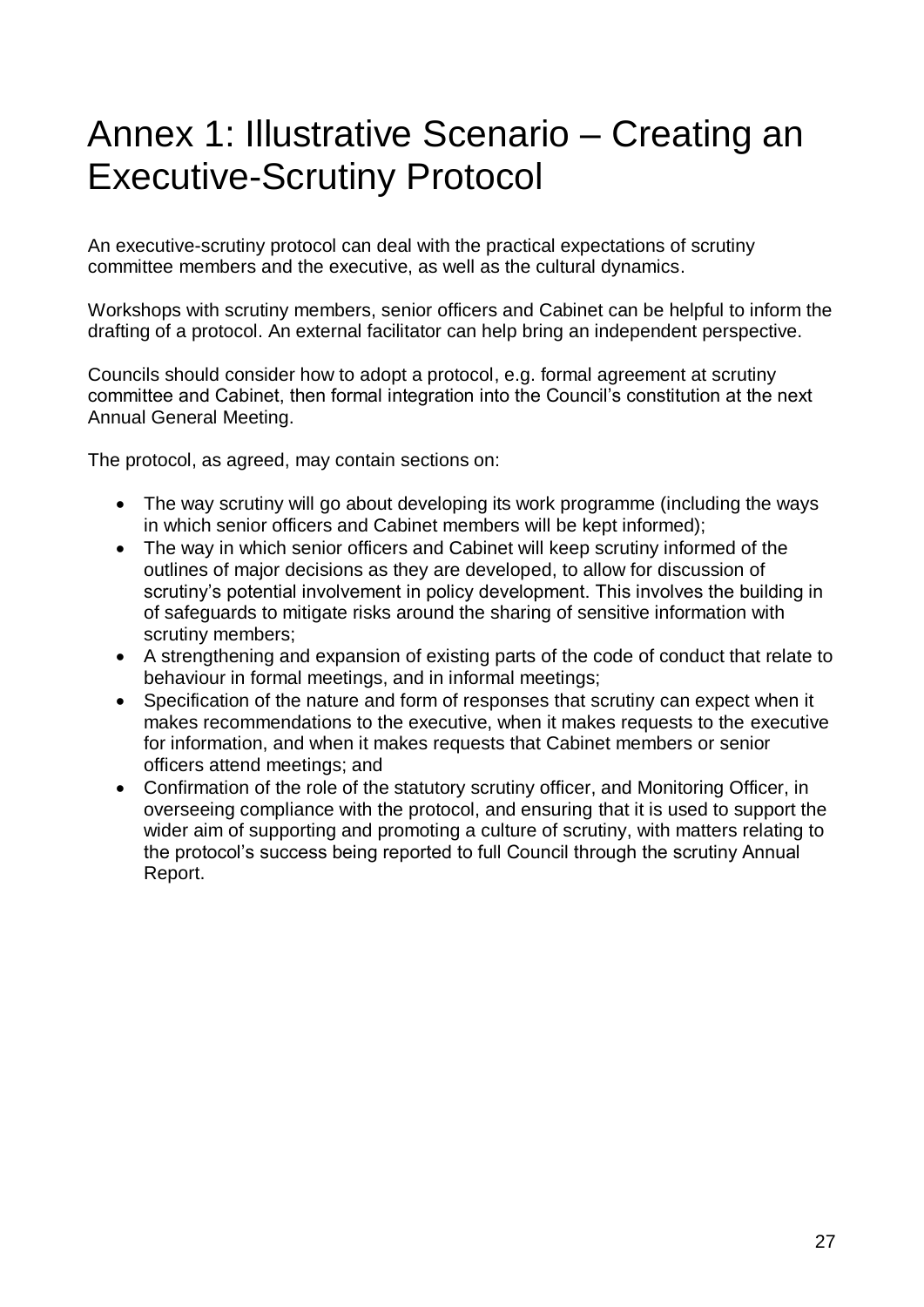## <span id="page-27-0"></span>Annex 2: Illustrative Scenario – Engaging Independent Technical Advisers

This example demonstrates how one Council's executive and scrutiny committee worked together to scope a role and then appoint an independent adviser on transforming social care commissioning. Their considerations and process may be helpful and applicable in other similar scenarios.

Major care contracts were coming to an end and the Council took the opportunity to review whether to continue with its existing strategic commissioning framework, or take a different approach – potentially insourcing certain elements.

The relevant Director was concerned about the Council's reliance on a very small number of large providers. The Director therefore approached the Scrutiny and Governance Manager to talk through the potential role scrutiny could play as the Council considered these changes.

The Scrutiny Chair wanted to look at this issue in some depth, but recognised its complexity could make it difficult for her committee to engage – she was concerned it would not be able to do the issue justice. The Director offered support from his own officer team, but the Chair considered this approach to be beset by risks around the independence of the process.

She talked to the Director about securing independent advice. He was worried that an independent adviser could come with preconceived ideas and would not understand the Council's context and objectives. The Scrutiny Chair was concerned that independent advice could end up leading to scrutiny members being passive, relying on an adviser to do their thinking for them. They agreed that some form of independent assistance would be valuable, but that how it was provided and managed should be carefully thought out.

With the assistance of the Governance and Scrutiny Manager, the Scrutiny Chair approached local universities and Further Education institutions to identify an appropriate individual. The approach was clear – it set out the precise role expected of the adviser, and explained the scrutiny process itself. Because members wanted to focus on the risks of market failure, and felt more confident on substantive social care matters, the approach was directed at those with a specialism in economics and business administration. The Council's search was proactive – the assistance of the service department was drawn on to make direct approaches to particular individuals who could carry out this role.

It was agreed to make a small budget available to act as a 'per diem' to support an adviser; academics were approached in the first instance as the Council felt able to make a case that an educational institution would provide this support for free as part of its commitment to Corporate Social Responsibility.

Three individuals were identified from the Council's proactive search. The Chair and Vice-Chair of the committee had an informal discussion with each – not so much to establish their skills and expertise (which had already been assessed) but to give a sense about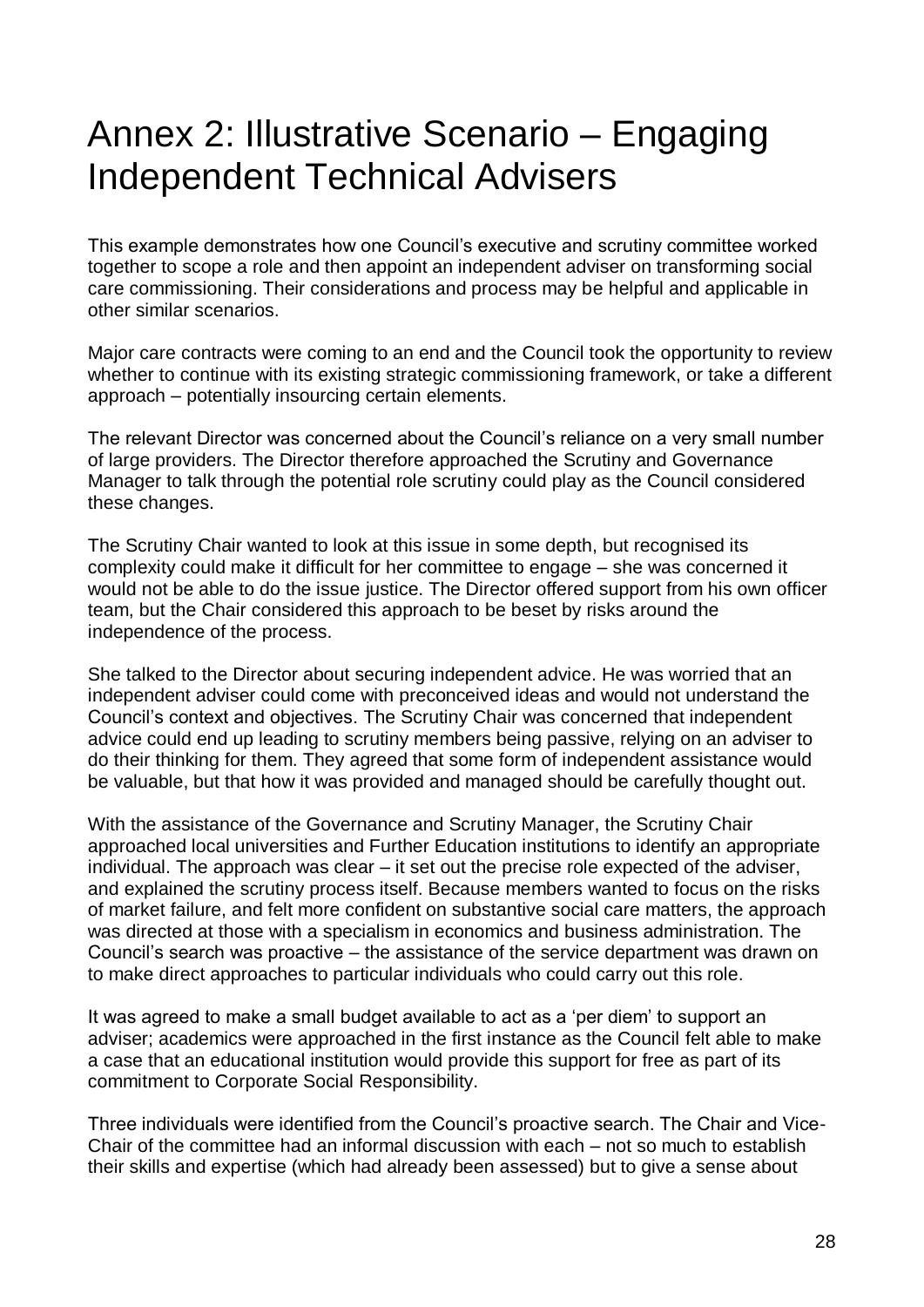their 'fit' with scrutiny's objectives and their political nous in understanding the environment in which they would operate, and to satisfy themselves that they will apply themselves even-handedly to the task. The Director sat in on this process but played no part in who was ultimately selected.

The independent advice provided by the selected individual gave the Scrutiny Committee a more comprehensive understanding of the issue and meant it was able to offer informed advice on the merits of putting in place a new strategic commissioning framework.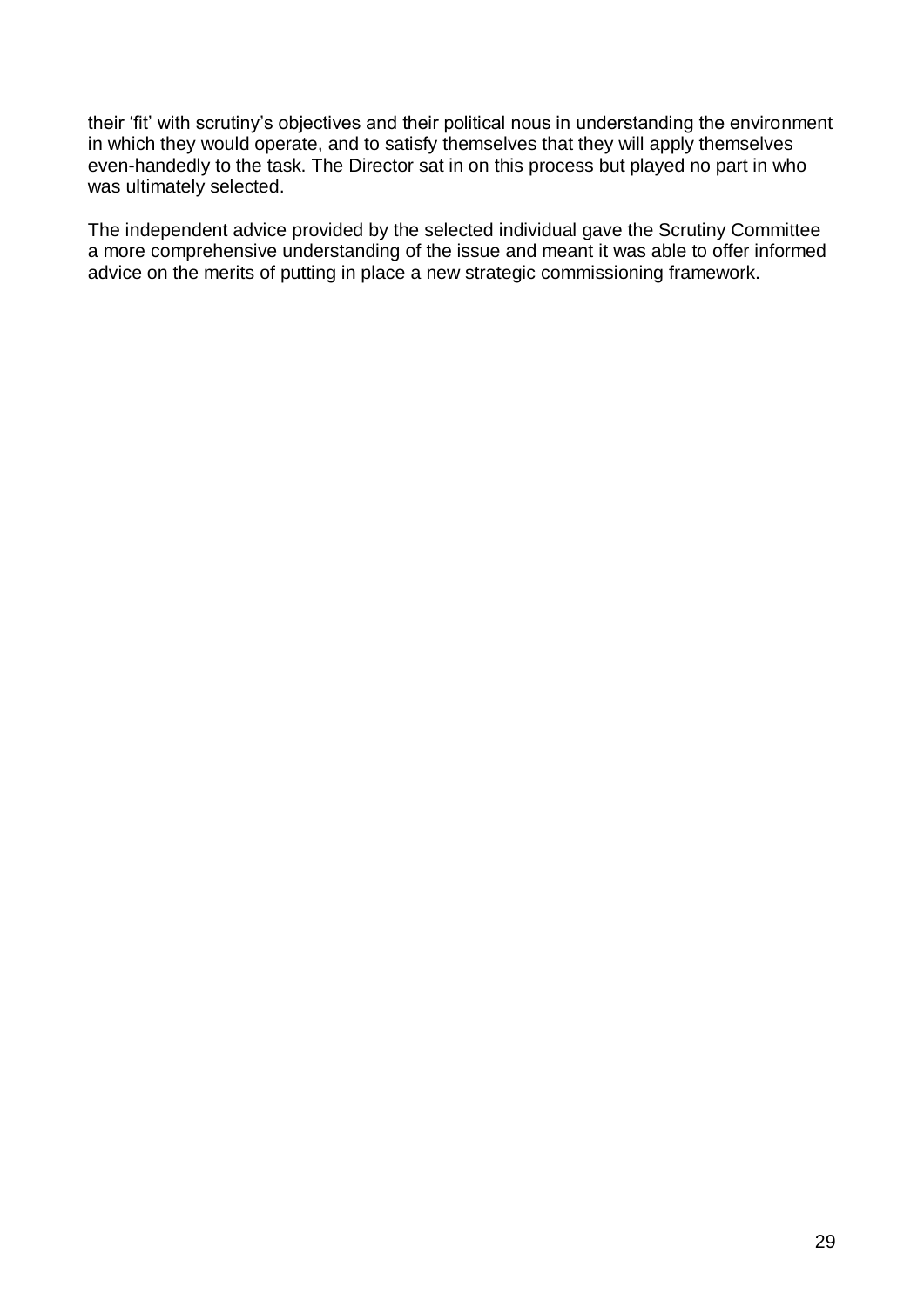## <span id="page-29-0"></span>Annex 3: Illustrative Scenario – Approaching an External Organisation to Appear before a **Committee**

This example shows how one council ensured a productive scrutiny meeting, involving a private company and the public. Lessons may be drawn and apply to other similar scenarios.

Concerns had been expressed by user groups, and the public at large, about the reliability of the local bus service. The Scrutiny Chair wanted to question the bus company in a public evidence session but knew that she had no power to compel it to attend. Previous attempts to engage it had been unsuccessful; the company was not hostile, but said it had its own ways of engaging the public.

The Monitoring Officer approached the company's regional PR manager, but he expressed concern that the session would end in a 'bunfight'. He also explained the company had put their improvement plan in the public domain, and felt a big council meeting would exacerbate tensions.

Other councillors had strong views about the company – one thought the committee should tell the company it would be empty-chaired if it refused to attend. The Scrutiny Chair was sympathetic to this, but thought such an approach would not lead to any improvements.

The Scrutiny Chair was keen to make progress, but it was difficult to find the right person to speak to at the company, so she asked council officers and local transport advocacy groups for advice. Speaking to those people also gave her a better sense of what scrutiny's role might be.

When she finally spoke to the company's network manager, she explained the situation and suggested they work together to consider how the meeting could be productive for the Council, the company and local people. In particular, this provided her with an opportunity to explain scrutiny and its role. The network manager remained sceptical but was reassured that they could work together to ensure that the meeting would not be an 'ambush'. He agreed in principle to attend and also provide information to support the Committee's work beforehand.

Discussions continued in the four weeks leading up to the Committee meeting. The Scrutiny Chair was conscious that while she had to work with the company to ensure that the meeting was constructive – and secure their attendance – it could not be a whitewash, and other members and the public would demand a hard edge to the discussions.

The scrutiny committee agreed that the meeting would provide a space for the company to provide context to the problems local people are experiencing, but that this would be preceded by a space on the agenda for the Chair, Vice-chair, and representatives from two local transport advocacy groups to set out their concerns. The company were sent in